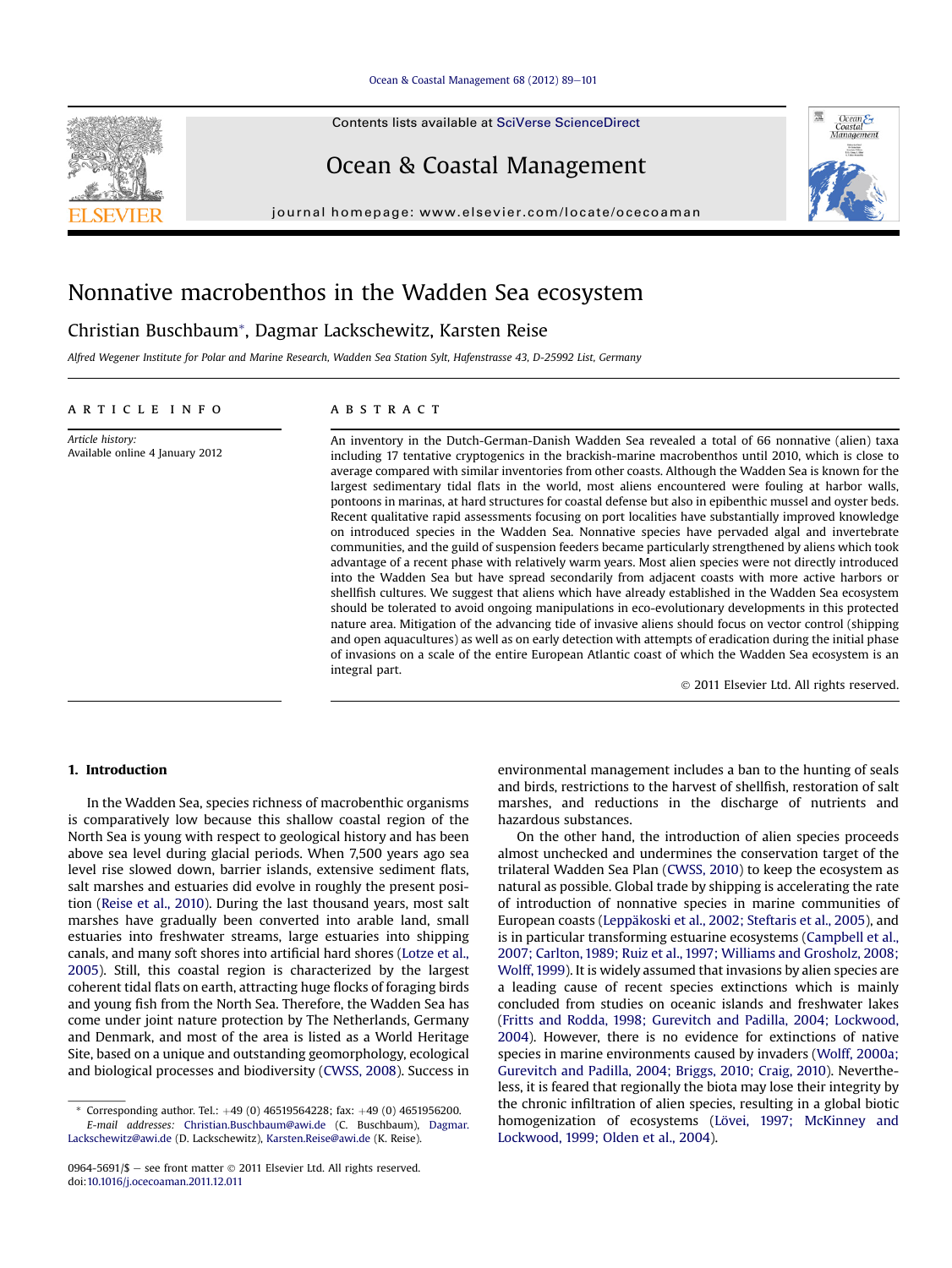<span id="page-1-0"></span>Furthermore, marine alien species are able to profoundly alter native communities, ecosystem functions and services ([Ruiz et al.,](#page-11-0) [1999; Occhipinti-Ambrogi and Galil, 2010; Ruesink et al., 2005\)](#page-11-0), and this holds true for the European Wadden Sea as well [\(Reise](#page-11-0) [et al., 2005; Nehring et al., 2009; Wolff et al., 2010](#page-11-0)). So far, no inventory of alien species has been accomplished for the trilateral Wadden Sea area, which is needed for joint management efforts. Up to now, only lists for national waters are available ([Nehring and](#page-11-0) [Leuchs, 1999; Jensen and Knudsen, 2005; Wolff, 2005; Gollasch](#page-11-0) [and Nehring, 2006; Gittenberger et al., 2010\)](#page-11-0) or summaries for the entire North Sea region ([Reise et al., 1999; Gollasch et al., 2009\)](#page-11-0). We here describe a rapid assessment at suspected hotspots of introductions in the German sector, combine this with results from a comparable survey in the Dutch sector ([Gittenberger et al., 2010\)](#page-10-0), as well as critically examined published records of alien species in order to compile a first inventory of nonnative macrobenthic species, comprising marine and brackish-water macroflora and macrofauna of the entire Wadden Sea area. Based on recent research, the integration of alien species in the ecosystem and options for their management in this protected nature area are discussed. We confine this study to macrobenthos because nonnative micro- and meiobenthos is not known for the Wadden Sea. For phyto- and zooplankton, coastal waters flowing through the Wadden Sea are not a meaningful subregion and lists for the entire North Sea should be consulted (i.e., [Reise et al., 1999;](#page-11-0) [Gollasch et al., 2009\)](#page-11-0), and permanent resident and seasonally visiting fish of nonnative origin have not yet been recorded in the waters of the Wadden Sea.

## 2. Methods

## 2.1. Rapid assessment

To investigate the occurrence and distribution of nonnative macrobenthos along the German Wadden Sea coast, we visited in 2009 eight locations between July and October once and repeated the investigation in 2010 (Fig. 1). At each location three different habitats were examined resulting in a total number of 24 sites ([Table 1](#page-2-0)). Despite a variety of habitats, we particularly focused in our study on artificial structures in harbors and marinas since these are known to be gateways for alien newcomers with suitable habitats for establishment [\(Arenas et al., 2006; Ashton et al., 2006;](#page-10-0) [Cohen et al., 2005; Minchin, 2007a; Gittenberger et al., 2010\)](#page-10-0). Search and sampling by one to two experts lasted between 1 and 2 h at each site and  $2-4$  h per locality, depending on habitat size and heterogeneity. Most species were detected within the first



Fig. 1. The European Wadden Sea Area (surrounded by a red line) according to [Marencic \(2009\)](#page-11-0) and investigated locations (see [Table 1](#page-2-0)) of the rapid assessment of neobiota along the German Wadden Sea coast.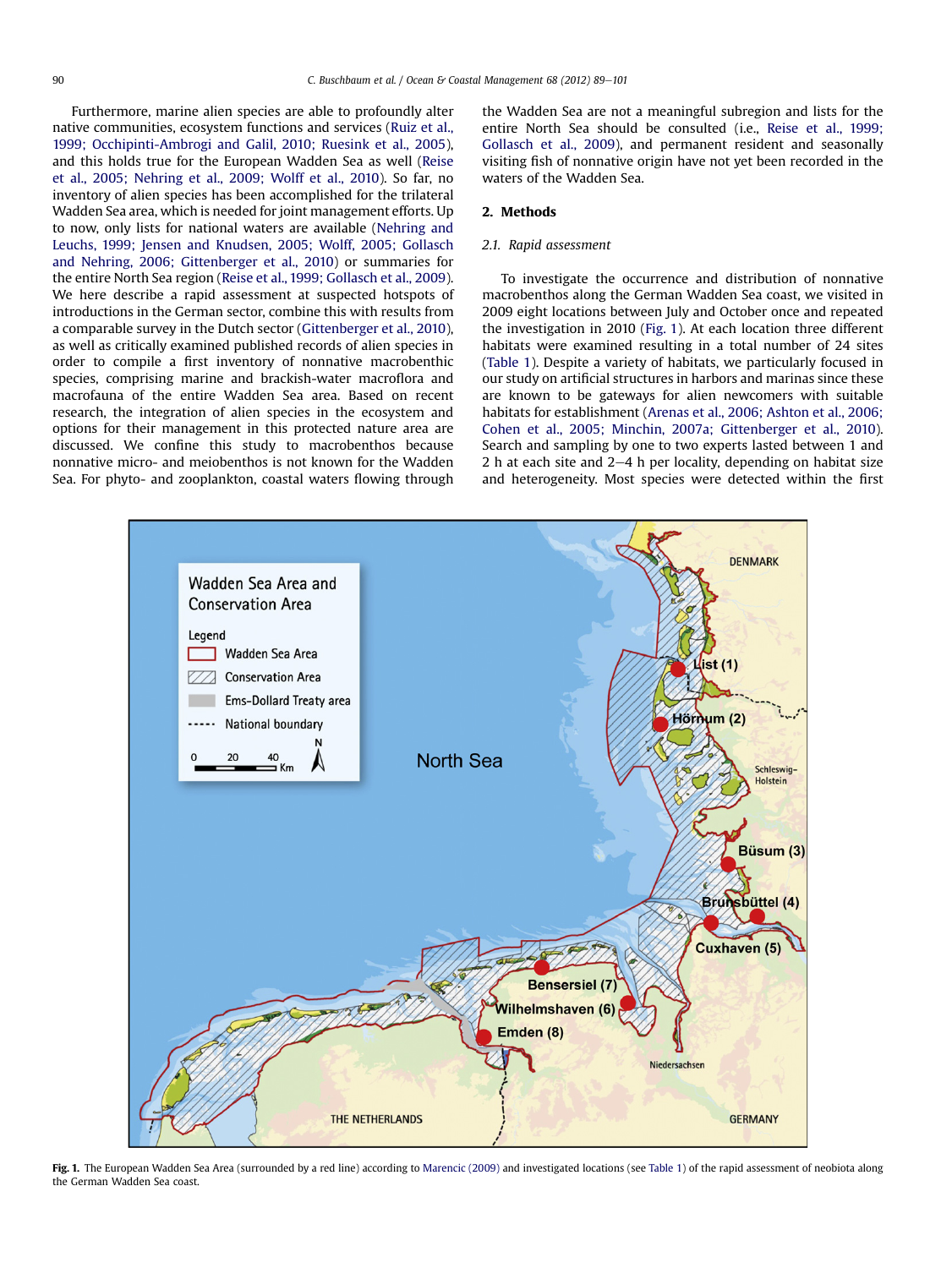<span id="page-2-0"></span>Information on the locations and sites surveyed during the rapid assessment study at the German Wadden Sea coast in 2009 and 2010. The surface salinities represent the maximum values measured during investigations.

| Locations (8)    | Location coordinates |                   | Salinity    | Sites surveyed (24)                                  |
|------------------|----------------------|-------------------|-------------|------------------------------------------------------|
|                  | Latitude             | Longitude         | 2009/2010   |                                                      |
| 1. List          | $54^{\circ}59.41'$   | $8^{\circ}23.05'$ | $30/31$ psu | Oyster farm and shallow sediments south of List      |
|                  | 55°00.59'            | 8°26.25'          |             | Harbor pontoons for leisure boats                    |
|                  | 55°02.00'            | 8°26.22'          |             | Harbor mole and embankments                          |
| 2. Hörnum        | $54^{\circ}45.37'$   | 8°17.45'          | $30/30$ psu | Harbor pontoons for leisure boats                    |
|                  | 54°45.38′            | $8^{\circ}17.48'$ |             | Harbor mole and embankments                          |
|                  | 54°45.57'            | $8^{\circ}17.59'$ |             | Sandy beach sediment north of harbor                 |
| 3. Büsum         | 54°07.24             | 8°51.52'          | $25/24$ psu | Harbor pontoons for leisure boats                    |
|                  | 54°07.27'            | 8°52.02'          |             | Harbor mole and embankments                          |
|                  | 54°07.31′            | 8°52.09'          |             | Mud and sand tidal area in northeastern harbor edge  |
| 4. Brunsbüttel   | 53°53.17'            | 9°07.17'          | $10/6$ psu  | Breakwater into the river Elbe                       |
|                  | 53°53.21'            | 9°07.20'          |             | Tidal mud flat along the river bank                  |
|                  | 53°54.00'            | 9°09.12'          |             | Embankment of the Kiel-Canal behind the sluice       |
| 5. Cuxhaven      | 53°53.35'            | $8^{\circ}41.09'$ | $20/18$ psu | Breakwaters into the Elbe estuary at the 'Kugelbake' |
|                  | 53°53.33'            | $8^{\circ}41.05'$ |             | Sandy tidal flats at the northern tip ('Kugelbake')  |
|                  | 53°52.32'            | $8^{\circ}42.16'$ |             | Harbor pontoons for leisure boats                    |
| 6. Wilhelmshaven | 53°30.35′            | $8^{\circ}07.45'$ | $30/30$ psu | Breakwaters into the Jadebusen                       |
|                  | 53°30.39'            | 8°07.54'          |             | Sandy tidal areas south of the city                  |
|                  | 53°30.55'            | $8^{\circ}08.59'$ |             | Harbor pontoons for leisure boats (Nassauhafen)      |
| 7. Bensersiel    | 53°40.40'            | 7°34.16'          | $30/30$ psu | Harbor pontoons for leisure boats                    |
|                  | 53°40.47'            | 7°33.58'          |             | Sandy tidal flats and beach                          |
|                  | 53°40.56'            | $7^{\circ}33.59'$ |             | Breakwater along the ferry canal                     |
| 8. Emden         | 53°20.36'            | 7°11.23'          | 17/10 psu   | Harbor pontoons for leisure boats                    |
|                  | 53°20.05'            | 7°11.12'          |             | Breakwaters and dike revetment at the river Ems      |
|                  | $53^{\circ}20.05'$   | 7°11.15'          |             | Muddy and sandy areas along the northern river bank  |

15 min, and a survey was considered as complete when all subhabitats had been visited and no more than one additional species were found for at least 30 min. Organisms attached to artificial structures such as floating pontoons (being independent of the tidal cycle) or harbor walls were sampled with scrapers. Sediments were dug up with a spade during low tide and sieved through a 1 mm mesh. In our experience, the focus on the intertidal as well as the shallow subtidal zone accessible to wading during low tide, together with the underside of floating objects, captures the spectrum of alien macrobenthic species in the Wadden Sea fairly well. Most organisms were identified in the field. Unknown species and minute organisms were preserved in 75% ethanol or transported alive to the laboratory and identified using optical appliance. Salinity of surface waters was measured once during sampling to get a rough estimate. Similar to other rapid assessments with a non-quantitative search-and-sample strategy (cited above), we aimed to detect as many alien species as possible, combining an efficient use of given resources in manpower and available time with the highest gain of information.

## 2.2. Compiling an overview of alien macrobenthos in the Wadden Sea

To achieve a valid and comprehensive list of nonnative and cryptogenic species (sensu [Carlton, 1996](#page-10-0)) for the entire Wadden Sea, we performed an extensive literature study focusing on recent records to ensure the current distribution in the area. The distinction between nonnative and cryptogenic is often confounded by uncer-tainties. Except for the most recent records we followed [Wolff \(2005\)](#page-12-0) in assigning taxa to these tentative categories. Only species assumed to originate outside the European Atlantic coasts are considered as introduced nonnative organisms. We included species whose status is still debated, but rejected conspicuous species with single records only, assuming these not (yet) to be established, i.e., the crabs Limulus polyphemus and Callinectes sapidus or the flatfish Trinectes maculatus. Likewise we did not list species above mean high-tide line, such as the saltmarsh spermatohyte Cotula coronopifolia.

The Wadden Sea can neither geographically nor ecologically strictly be separated from the North Sea and the incoming rivers. We adopted the geographical definition of the Wadden Sea Area given by [Marencic \(2009\)](#page-11-0) in [Fig. 1.](#page-1-0) Boundaries in rivers are the transitions between freshwater and brackish water. Seaward the boundary is at three nautical miles offshore or at the outer limit of the conservation area in two cases. Although islands are part of the Wadden Sea Area, our assessment does not cover their freshwater and terrestrial habitats. Likewise, pelagic species are not included because these are better treated at the scale of the entire North Sea.

#### 3. Results

## 3.1. Rapid assessment survey

The rapid assessment of alien species along the German Wadden Sea coast at eight locations comprising 24 sites yielded 25 and 30 species in 2009 and 2010, respectively. In total, we identified 34 nonnative or cryptogenic macrobenthic species covering 7 plants and 27 invertebrates [\(Table 2\)](#page-3-0). Five species were encountered which have not been reported from the area so far. We found the cute tanaid crustacean Sinelobus stanfordi at the entrance of the Kiel-Canal in 2009 and 2010, and occurring also in the harbor of Emden in 2010. In 2009, we detected the bryozoan Tricellaria inopinata, new to the northern and southern German Wadden Sea, and in 2010 Bugula neritina in the harbor of Hörnum/Sylt. Two new alien red algae were recognized in 2010, namely Ceramium cimbricum and Antithamnionella ternifolia. Only the latter was found in natural habitats.

The highest number of alien species (26) was found at two locations near the island of Sylt where salinity is high [\(Tables 1 and](#page-3-0) [2](#page-3-0): location  $1 + 2$ ), whereas only few occurred at the entrance of the Kiel-Canal (Brunsbüttel) and in the Ems estuary where salinity is low ([Tables 1 and 2](#page-3-0): location  $4 + 8$ ). An oyster farm with annual imports of Crassostrea gigas and mussel cultures with imported Mytilus edulis from the British Isles may contribute to the amount of aliens near Sylt. The barnacle Balanus improvisus was observed at all locations and not more than 9 species were found at more than half of the locations. The majority of species (22) was found at 1-3 locations only, and ten were found either in 2009 or 2010. Thus,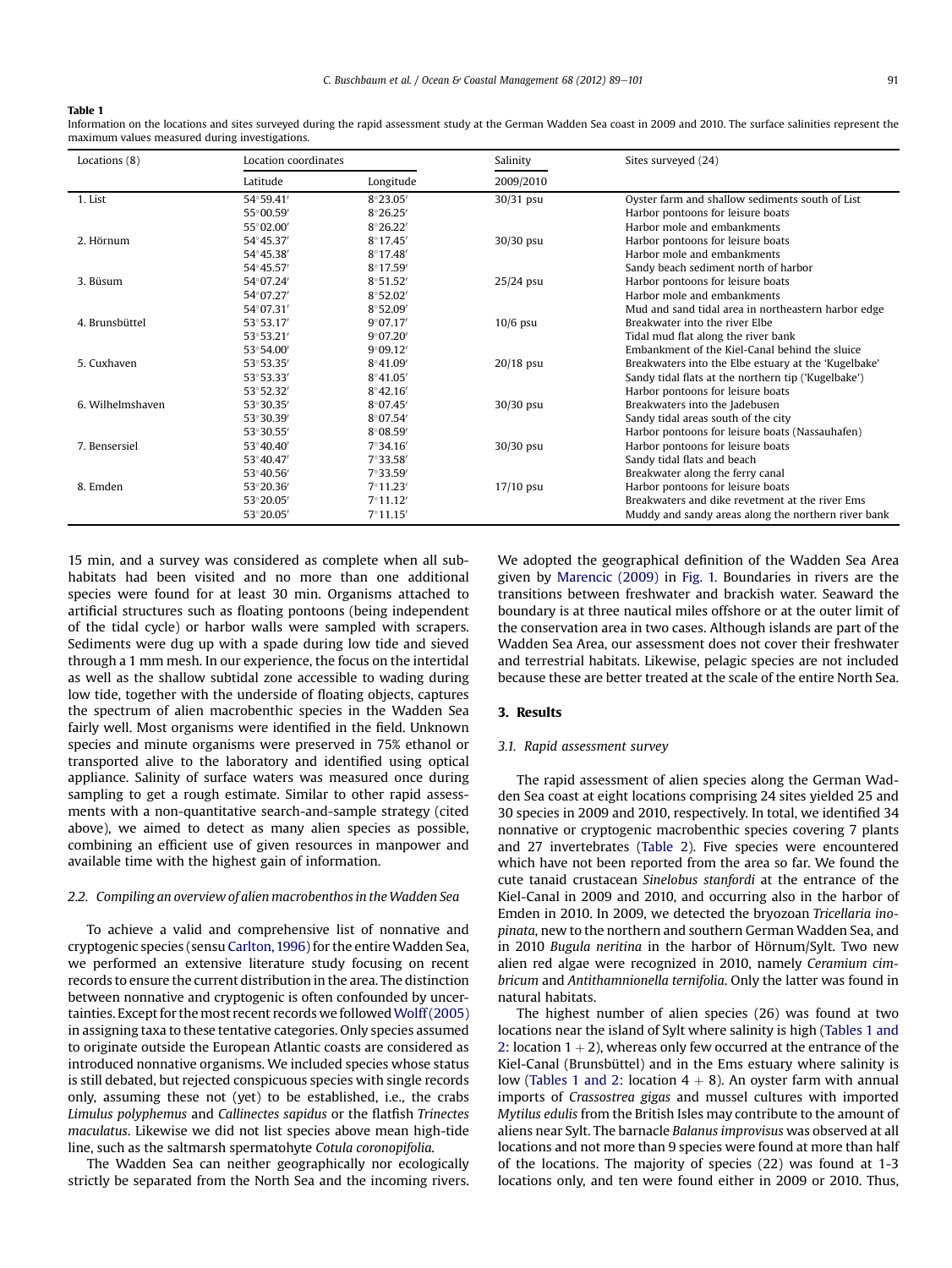<span id="page-3-0"></span>Alien and cryptogenic species recorded at 8 locations during the rapid assessment surveys on neobiota along the German Wadden Sea coast in 2009 and 2010. Location 1 List/Sylt, 2 Hörnum/Sylt, 3 Büsum, 4 Brunsbüttel, 5 Cuxhaven, 6 Wilhelmshaven, 7 Bensersiel, 8 Emden (for further details see [Fig. 1](#page-1-0) and [Table 1\)](#page-2-0). Absent  $(-)/$ present  $(+)$  in 2009/2010, respectively. No entry: not found at locality.

| Phaeophyceae<br>Sargassum muticum<br>$+/-$<br>$+/-$<br>Chlorophyceae<br>Codium fragile<br>$+/-$<br>tomentosoides<br>Rhodophyceae<br>Antithamnionella<br>$-1$ +<br>ternifolia<br>Ceramium cimbricum<br>$-l+$<br>$+/- +$ +/+<br>Gracilaria<br>$+/-$<br>$-1$<br>$+/-$<br>vermiculophylla |  |
|---------------------------------------------------------------------------------------------------------------------------------------------------------------------------------------------------------------------------------------------------------------------------------------|--|
|                                                                                                                                                                                                                                                                                       |  |
|                                                                                                                                                                                                                                                                                       |  |
|                                                                                                                                                                                                                                                                                       |  |
|                                                                                                                                                                                                                                                                                       |  |
|                                                                                                                                                                                                                                                                                       |  |
|                                                                                                                                                                                                                                                                                       |  |
|                                                                                                                                                                                                                                                                                       |  |
|                                                                                                                                                                                                                                                                                       |  |
|                                                                                                                                                                                                                                                                                       |  |
|                                                                                                                                                                                                                                                                                       |  |
|                                                                                                                                                                                                                                                                                       |  |
| $-1$ +<br>Polysiphonia harveyi<br>$-l+$                                                                                                                                                                                                                                               |  |
| Tracheophyta                                                                                                                                                                                                                                                                          |  |
| Spartina anglica<br>$+/-$<br>$+$ /+                                                                                                                                                                                                                                                   |  |
| Cnidaria                                                                                                                                                                                                                                                                              |  |
| Cordylophora caspia<br>$-1$ +                                                                                                                                                                                                                                                         |  |
| Mollusca                                                                                                                                                                                                                                                                              |  |
| Crepidula fornicata<br>$+/-$<br>$+/-$<br>$-$ /+<br>$+/-$                                                                                                                                                                                                                              |  |
| $+/- +$ $+/- +$ $+/- +$<br>Crassostrea gigas<br>$+/-$<br>$+/-$<br>$+/-$<br>$+/-$                                                                                                                                                                                                      |  |
| Ensis americanus<br>$+/-$<br>$-1$ +<br>$-$ /+<br>$+/-$<br>$-1$<br>$+/-$<br>+/- -/+                                                                                                                                                                                                    |  |
| $+/-$<br>Mya arenaria<br>$+$ /+<br>$+/-$                                                                                                                                                                                                                                              |  |
| $-1$ +<br>Mytilopsis leucophaeta                                                                                                                                                                                                                                                      |  |
| Petricola pholadiformis<br>$-1$ +                                                                                                                                                                                                                                                     |  |
| $+$ /+<br>Teredo navalis<br>$+$ /+                                                                                                                                                                                                                                                    |  |
| Polychaeta                                                                                                                                                                                                                                                                            |  |
| Nereis virens<br>$+/-$<br>$+/-$<br>$+/- +$                                                                                                                                                                                                                                            |  |
| Tharyx killariensis<br>$-1$ +                                                                                                                                                                                                                                                         |  |
| Crustacea                                                                                                                                                                                                                                                                             |  |
| $+/-$<br>Austrominius modestus<br>$+/-$<br>$+/-$<br>$+/- +$ $+/-$<br>$+/-$                                                                                                                                                                                                            |  |
| $-/+$ +/+ +/+ +/+ -/+<br><b>Balanus improvisus</b><br>$-1$ +<br>$-$ /+<br>$+/-$                                                                                                                                                                                                       |  |
| Sinelobus stanfordi<br>$+$ /+<br>$-l+$                                                                                                                                                                                                                                                |  |
| $+/- -/-$<br>Caprella mutica<br>$+/-$                                                                                                                                                                                                                                                 |  |
| $+/-$<br>Gammarus tigrinus<br>Eriocheir sinensis                                                                                                                                                                                                                                      |  |
| $+/-$<br>$+/ -/ -/-$<br>Hemigrapsus takanoi<br>$+/- +$ $+/- +$ $+/-$                                                                                                                                                                                                                  |  |
| Hemigrapsus sanguineus<br>$+/-$<br>$+/- +$ +/-<br>$+/-$<br>$+/-$<br>$+/-$                                                                                                                                                                                                             |  |
| $+/-$<br>$-$ /+<br>$-1+$<br>Palaemon macrodactylus                                                                                                                                                                                                                                    |  |
| Insecta                                                                                                                                                                                                                                                                               |  |
| $+/- +$ $+/- +$ $+/-$<br>$+/- -/-$<br>$-1$ +<br>Telmatogeton japonicus                                                                                                                                                                                                                |  |
| <b>Bryozoa</b>                                                                                                                                                                                                                                                                        |  |
| Bugula neritina<br>$-l+$                                                                                                                                                                                                                                                              |  |
| Bugula stolonifera<br>$-1$ +<br>$-1$                                                                                                                                                                                                                                                  |  |
| Tricellaria inopinata<br>$+/-$<br>$+/-$<br>$+/-$                                                                                                                                                                                                                                      |  |
| Tunicata                                                                                                                                                                                                                                                                              |  |
| Aplidium c.f. glabrum<br>$+/-$<br>$+/-$<br>$+/-$                                                                                                                                                                                                                                      |  |
| Botryllus schlosseri<br>$+/-$<br>$+$ /+<br>$-$ /+                                                                                                                                                                                                                                     |  |
| Molgula manhattensis<br>$+/-$<br>$+/-$<br>$-1$ +<br>$+/-$<br>$+/-$                                                                                                                                                                                                                    |  |
| Styela clava<br>$+$ /+<br>$+$ /+<br>$+$ /+                                                                                                                                                                                                                                            |  |
| Species in total<br>13<br>7<br>11<br>5<br>22<br>21<br>16<br>12                                                                                                                                                                                                                        |  |

alien species tend to show a rather uneven spatiotemporal distribution along the coast.

## 3.2. Alien species inventory

Up to 2010, a total of 66 nonnative (49) and cryptogenic (17) species of the macrobenthos have been recorded for the entire Wadden Sea ([Table 3](#page-4-0)). The most diverse higher taxa are crustaceans (18 species), followed by macroalgae (14), polychaetes (8), mollusks (7), tunicates (6) and cnidarians (5). In the Dutch and German sectors 57 and 52 species respectively, have been recorded. In the Danish sector no specific assessment has been conducted and only 19 alien species are on the record there. The majority of the species presented in [Table 3](#page-4-0) can be regarded as established, however, for 8 of them the records are still very recent (2009 and/or 2010). Since the closure of the Zuiderzee, the nonnative snail Corambe obscura has not been recorded anymore [\(Swennen and Dekker, 1995\)](#page-11-0) and should be regarded as extinct for the Wadden Sea.

Most aliens in the Wadden Sea are marine species. Sixteen are either brackish water species or are regularly present under brackish conditions in addition to marine or freshwater. Two species cover the entire range from freshwater to marine (the eel parasite Anguillicola crassus and the crab Eriocheir sinensis). The most important donor regions are the western Pacific (28 species) followed by the western Atlantic (16 species). The origin of at least 25% is unknown or uncertain.

Most nonnatives found in the Wadden Sea have been encountered at other European coasts, mostly southwest of the Wadden Sea such as France (13 species), British Isles (16) and the Dutch Delta area (15) before arriving in the Wadden Sea. Only 8 are known to have entered directly this region and from there spread or were transported to adjacent coasts. Examples of the latter are the intentionally introduced cordgrass Spartina anglica and the Pacific oyster C. gigas, both imported from the British Isles but natural spread along coasts occurred in both species as well ([Reise et al.,](#page-11-0) [2005](#page-11-0)). The Chinese crab E. sinensis was first recorded in Europe in a tributary of the river Weser which debouches into the Wadden Sea. From there this crab has spread to other parts of Europe, although there is also genetic evidence for multiple introductions ([Wang et al., 2009](#page-11-0)). The American razor clam Ensis (directus) americanus presumably arrived with ballast water released in the German Bight in front of the Wadden Sea or near the western Dutch Wadden Sea [\(Wolff, 2005](#page-12-0)). The mussel parasite Mytilicola intestinalis and the eel parasite A. crassus were first encountered near the Elbe estuary in the central Wadden Sea ([Elsner et al., 2011; Koops](#page-10-0) [and Hartmann, 1989](#page-10-0)). Three other species were first found in the former Zuiderzee which was an embayment of the Wadden Sea until its conversion into land and a freshwater reservoir since 1932 ([Wolff, 2005\)](#page-12-0). Such direct introductions account for only about 12% of the nonnative and cryptogenic species.

Only 9 of the macrobenthic aliens recorded in the Wadden Sea are dwelling in sediments. All others are fouling on artificial hard substrates of harbors and coastal defense, attach to biogenic hard structures such as mussel or oyster beds or are closely associated with these for hiding and feeding. Often first observations are from artificial structures and from there a spread to natural substrates has followed, i.e., Caprella mutica, Styela clava, Aplidium cf. glabrum and Hemigrapsus spp. (own observations).

## 4. Discussion

Rapid qualitative assessments of alien species with a focus on harbors, marinas and shellfish farming have substantially improved the knowledge on the occurrence and spatial distribution of nonnatives and cryptogenics in the Wadden Sea. In the discussion below we first compare the inventory to those of other coasts, consider management implications of secondary introductions and alien fouling organisms which prevail in the Wadden Sea, and suggest improvements for rapid assessments. Concerning nature management in the protected Wadden Sea we argue to tolerate the already established alien species, and to focus on vector control and eradications prior to a firm establishment of an alien species.

#### 4.1. Inventory of alien species in the Wadden Sea

The inventory of nonnative and presumably nonnative (cryptogenic) macrobenthic organisms in the brackish and marine parts of the Wadden Sea comprised a total of 66 taxa until 2010.

As in other coastal studies, the macrobenthos is the group comprising most nonnative species. In addition, the North Sea coastal waters flowing through the Wadden Sea contain about 14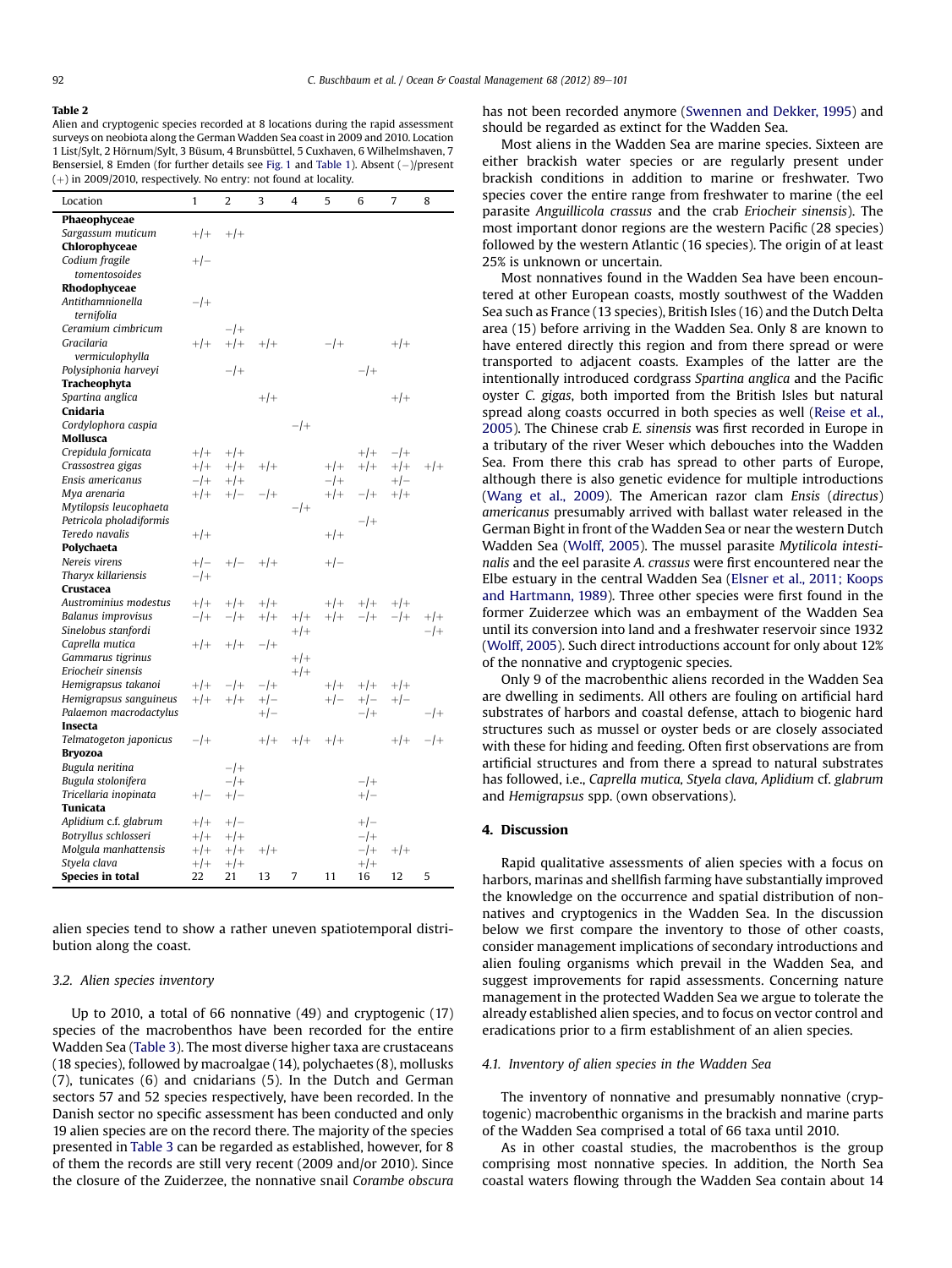<span id="page-4-0"></span> Alien and cryptogenic benthic macroalgae and -invertebrates and one vascular plant recorded until 2010 in the Dutch (NL), German (GE) and Danish (DK) sectors of the Wadden Sea. The status 'recent finding' refers to records from 2009 to 2010. Status or origin under discussion are denoted by '?'.

| Species                                                                 | Occurrence          |           |    | Status                                        | Salinity                     | Origin                | Selected Ref.                                                                       | Comments                                                                                                                                                                    |
|-------------------------------------------------------------------------|---------------------|-----------|----|-----------------------------------------------|------------------------------|-----------------------|-------------------------------------------------------------------------------------|-----------------------------------------------------------------------------------------------------------------------------------------------------------------------------|
| Rhodophyta<br>Acrochaetium densum<br>Antithamnionella<br>spirographidis | NL<br>$\mathbf{NL}$ |           |    | Established<br>Established                    | Marine<br>Marine             | Pacific?<br>N Pacific | <b>Wolff 2005</b><br>Gittenberger et al., 2010                                      | Recently found in the Wadden<br>Sea (but established in the Delta<br>region since longer)                                                                                   |
| Antithamnionella ternifolia<br>Ceramium cimbricum                       | <b>NL</b>           | GE<br>GE  |    | Recent finding<br>Cryptogenic/<br>established | Marine<br>Marine             | S Pacific<br>Unknown  | This study<br>This study, Gittenberger<br>et al., 2010                              | See Eno et al., 1997 for 'origin'<br>Acc. to Gittenberger et al., 2010<br>established in NL, only recently<br>found in GE                                                   |
| Ceramiaceae sp.                                                         | NL                  |           |    | Cryptogenic/<br>recent finding                | Marine                       | Unknown               | Gittenberger et al., 2010                                                           | Only recently found in the NL                                                                                                                                               |
| Gracilaria vermiculophylla                                              | NL                  | GE        | DK | Established                                   | Marine                       | W Pacific             | Buschbaum et al., 2008<br>Gittenberger et al., 2010<br>Thomsen et al., 2007a        |                                                                                                                                                                             |
| Polysiphonia harveyi                                                    | NL                  | GE        |    | Established                                   | Marine                       | W Pacific             | This study, Gittenberger<br>et al., 2010                                            | Syn. Neosiphonia harveyi                                                                                                                                                    |
| Chlorophyta<br>Codium fragile atlanticum                                | NL                  |           |    | Recent finding                                | Marine                       | NW Pacific            | Gittenberger et al., 2010                                                           | Recently found in the Wadden<br>Sea area                                                                                                                                    |
| Codium fragile tomentosoides                                            | NL                  | GE        | DK | Established                                   | Marine                       | Pacific               | Schories et al., 1997<br><b>Wolff 2005</b><br>Nielsen 2005<br>Thomsen et al., 2007b | Acc. to Nielsen 2005 the species<br>is distributed at the Danish North<br>Sea coast but where exactly remains<br>unclear. Thomsen et al., 2007b list<br>only drift specimen |
| Ulva pertusa                                                            | NL                  |           |    | Established                                   | Marine                       | N Pacific             | Gittenberger et al., 2010                                                           |                                                                                                                                                                             |
| Phaeophyta<br>Botrytella sp.                                            | NL                  |           |    | Established                                   | Marine                       | Pacific?              | <b>Wolff 2005</b>                                                                   | A rare species but acc. to Wolff 2005<br>it seems to be established                                                                                                         |
| Colpomenia peregrina/C. sinuosa                                         | NL                  |           |    | Established                                   | Marine                       | W Atlantic            | <b>Wolff 2005</b>                                                                   | In Wolff (2005) the two names<br>were used synonymously while<br>Gittenberger et al., 2010 consider<br>them to be two valid species                                         |
| Sargassum muticum                                                       | NL                  | GE        |    | Established                                   | Marine                       | NW Pacific            | Kremer et al., 1983<br>Schories and Albrecht 1995<br>Gittenberger et al., 2010      | Acc. to Nielsen 2005 only drifting<br>along the Danish North Sea coast                                                                                                      |
| Undaria pinnatifida                                                     | NL                  |           |    | Established                                   | Marine                       | NW Pacific            | Gittenberger et al., 2010                                                           |                                                                                                                                                                             |
| Tracheophyta<br>Spartina anglica                                        | NL                  | <b>GE</b> | DK | Established                                   | Marine                       | England               | Loebl et al., 2006<br><b>Wolff 2005</b><br>Nehring and Hesse 2008                   | Fertile hybrid of S. alternifolia<br>and S. maritima                                                                                                                        |
| Porifera<br>Haliclona xena                                              | NL                  |           |    | Cryptogenic/<br>established                   | Marine                       | Unknown               | van Soest et al., 2007<br>Gittenberger et al., 2010                                 | Syn. Soestella xena                                                                                                                                                         |
| Cnidaria<br>Bimeria francisiana                                         |                     | GE        |    | Uncertain                                     | Marine                       | Unknown               | Dittmer 1981                                                                        | Syn. Garveia francisiana,<br>Perigonimus megas; a rare species<br>in the Ems estuary (1960s), current<br>status uncertain                                                   |
| Cordylophora caspia                                                     | NL                  | GE        |    | Established                                   | <b>Brackish</b>              | Ponto-Caspian         | Dittmer 1981, this study<br>Vervoort 1964                                           |                                                                                                                                                                             |
| Nemopsis bachei                                                         | <b>NL</b>           | GE        |    | Established                                   | <b>Brackish</b><br>to marine | W Atlantic            | Frost et al., 2010<br><b>Wolff 2005</b>                                             | 2011 also found in the harbors<br>of Büsum and Bensersiel by the authors<br>(continued on next page)                                                                        |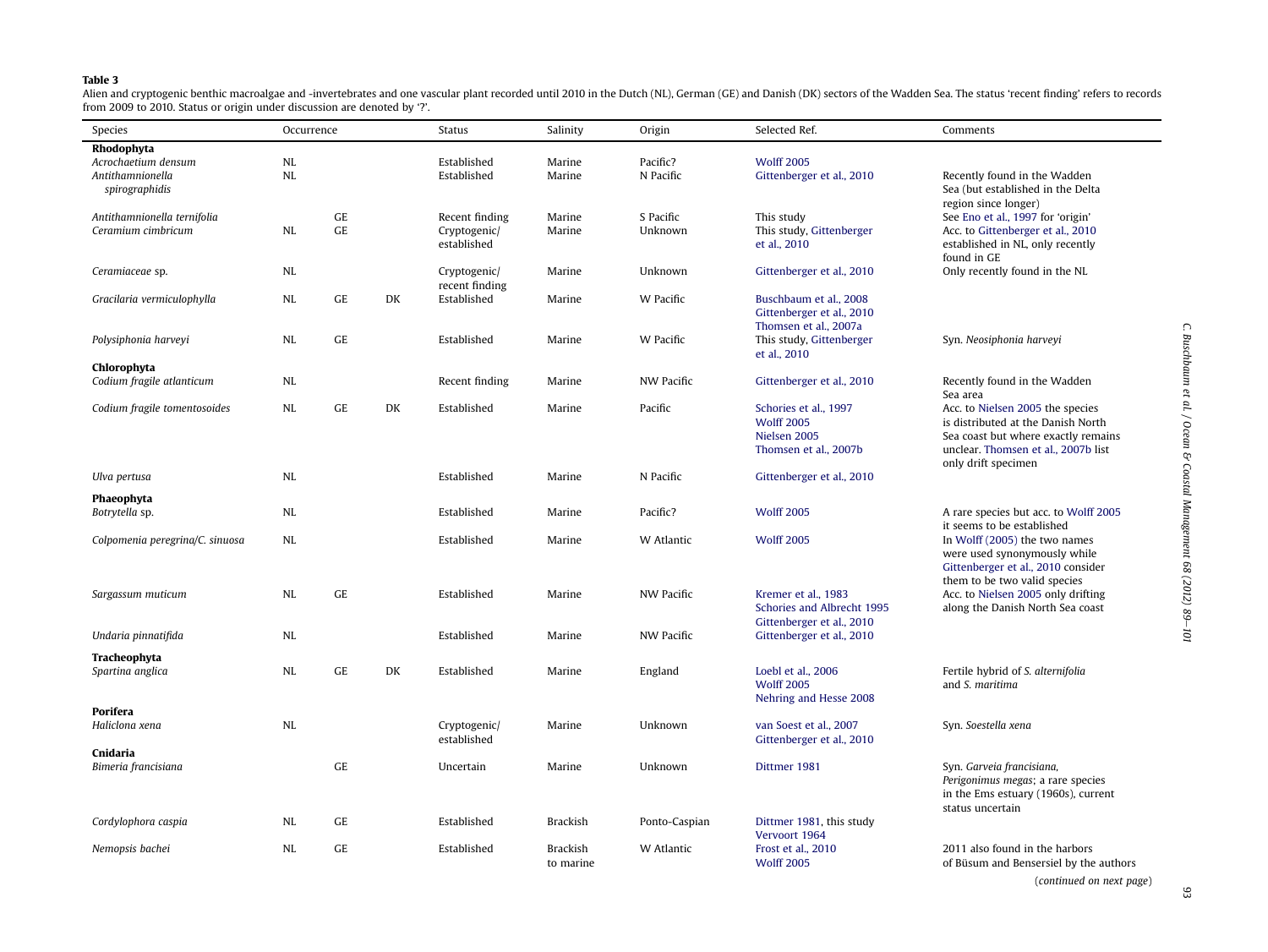#### **Table 3** (continued )

| Species                                                    | Occurrence      |                                             |    | Status                      | Salinity                | Origin                    | Selected Ref.                                                                                                              | Comments                                                                                                                 |
|------------------------------------------------------------|-----------------|---------------------------------------------|----|-----------------------------|-------------------------|---------------------------|----------------------------------------------------------------------------------------------------------------------------|--------------------------------------------------------------------------------------------------------------------------|
| Diadumene cincta                                           | NL              |                                             |    | Established                 | Marine                  | Pacific?                  | Gittenberger et al., 2010                                                                                                  | Presumed origin acc. to Nehring                                                                                          |
| Haliplanella lineata                                       | $\rm NL$        | $\mathsf{GE}$                               |    | Established                 | Marine                  | Pacific                   | Nehring and Leuchs 1999<br><b>Wolff 2005</b>                                                                               | and Leuchs 1999<br>Acc. to Nehring and Leuchs 1999<br>this species is probably extinct in<br>the German Wadden Sea       |
| Nematoda<br>Anguillicola crassus                           | NL              | $\mathsf{GE}% _{\mathsf{CE}}$               |    | Established                 | Freshwater<br>to marine | W Pacific                 | Koops and Hartmann 1989<br><b>Wolff 2005</b>                                                                               | A parasitic nematod on fish (eel)                                                                                        |
| Mollusca<br>Corambe obscura<br>Crepidula fornicata         | NL<br><b>NL</b> | $\mathsf{GE}% _{\mathsf{CE}}$               | DK | Extinct<br>Established      | Marine<br>Marine        | W Atlantic<br>NW Atlantic | <b>Wolff 2005</b><br>Nehring and Leuchs 1999<br>Nehls et al., 2006<br>Gittenberger et al., 2010<br>Jensen and Knudsen 2005 | Extinct according to Wolff (2005)                                                                                        |
| Crassostrea gigas                                          | NL              | $\mathsf{GE}% _{\mathsf{CE}}^{\mathsf{CE}}$ | DK | Established                 | Marine                  | W Pacific                 | Reise et al., 2005<br>Nehls and Büttger 2007<br>Gittenberger et al., 2010<br>Wrange et al., 2010                           |                                                                                                                          |
| Ensis americanus                                           | NL              | GE                                          | DK | Established                 | Marine                  | NW Atlantic               | Reise et al., 2005<br>Nehring and Leuchs 1999<br><b>Wolff 2005</b>                                                         | Syn. E. directus                                                                                                         |
| Mya arenaria                                               | NL              | $\mathsf{GE}$                               | DK | Established                 | Marine                  | NW Atlantic               | Jensen and Knudsen 2005<br>Strasser et al., 1999<br><b>Wolff 2005</b><br><b>Smidt 1951</b><br>Jensen and Knudsen 2005      | Introduced before 1500                                                                                                   |
| Mytilopsis leucophaeta                                     | NL              | GE                                          |    | Established                 | brackish                | NW Atlantic               | Post and Landmann 1994<br>This study<br><b>Wolff 2005</b>                                                                  | Syn. Congeria leucophaeta                                                                                                |
| Petricola pholadiformis                                    | NL              | GE                                          | DK | Established                 | Marine                  | NW Atlantic               | Nehring and Leuchs 1999<br><b>Wolff 2005</b><br><b>Smidt 1951</b>                                                          |                                                                                                                          |
| Teredo navalis                                             | NL              | $\mathsf{GE}% _{\mathsf{CE}}^{\mathsf{CE}}$ |    | Cryptogenic/<br>established | Marine                  | Unknown                   | Gollasch et al., 2009<br><b>Wolff 2005</b>                                                                                 |                                                                                                                          |
| Polychaeta<br>Aphelochaeta marioni/<br>Tharyx killariensis | NL              | GE                                          | DK | Cryptogenic/<br>established | Marine                  | Unknown                   | <b>Reise 1990</b><br><b>Wolff 2005</b><br>Jensen 1992                                                                      | Obviously these two species have<br>often been confused; not possible<br>to evaluate the identification in<br>retrospect |
| Boccardia ligerica                                         | NL              | GE                                          |    | Cryptogenic/<br>established | <b>Brackish</b>         | Unknown                   | Dittmer 1981<br>Osterkamp and Schirmer 2000<br><b>Wolff and Dankers 1981</b><br>Nehring and Leuchs 1999                    | Syn. Polydora redeki, Polydora ligerica                                                                                  |
| Ficopomatus enigmaticus                                    | NL              | GE                                          |    | Established                 | Brackish<br>to marine   | SW Pacific                | Nehring and Leuchs 1999<br>Post and Landmann 1994<br>Gittenberger et al., 2010                                             | Syn. Mercierella enigmatica; reported<br>to be locally abundant in the harbor<br>of Emden (GE)                           |
| Marenzelleria neglecta                                     | NL              | GE                                          |    | Established                 | <b>Brackish</b>         | NW Atlantic               | Bastrop and Blank 2006<br>Essink and Kleef 1993                                                                            |                                                                                                                          |
| Marenzelleria viridis                                      | <b>NL</b>       | GE                                          | DK | Established                 | Marine                  | <b>NW Atlantic</b>        | Nehring et al., 2009<br>van der Graaf et al., 2009                                                                         | Delefosse (in prep.)                                                                                                     |
| Microphthalmus similis                                     |                 | GE                                          |    | Cryptogenic/<br>established | Marine                  | Unknown                   | Westheide 1966                                                                                                             |                                                                                                                          |
| cf. Neodexiospira brasiliensis                             | NL              |                                             |    | Recent finding              | Marine                  | SW Atlantic?              | Gittenberger et al., 2010                                                                                                  | Syn. Janua brasiliensis; recently<br>found in the Dutch Wadden Sea<br>but known already from elsewhere<br>in the NL      |

94 September 2012) 89–101 (Buschbaum et al. / Ocean & Coastal Management 68 (2012) 89–101 C. Buschbaum et al. / Ocean & Coastal Management 68 (2012) 89-101 C. Buschbaum et al. / Ocean & Coastal Management 68 (2012) 89

 $\mathfrak{A}$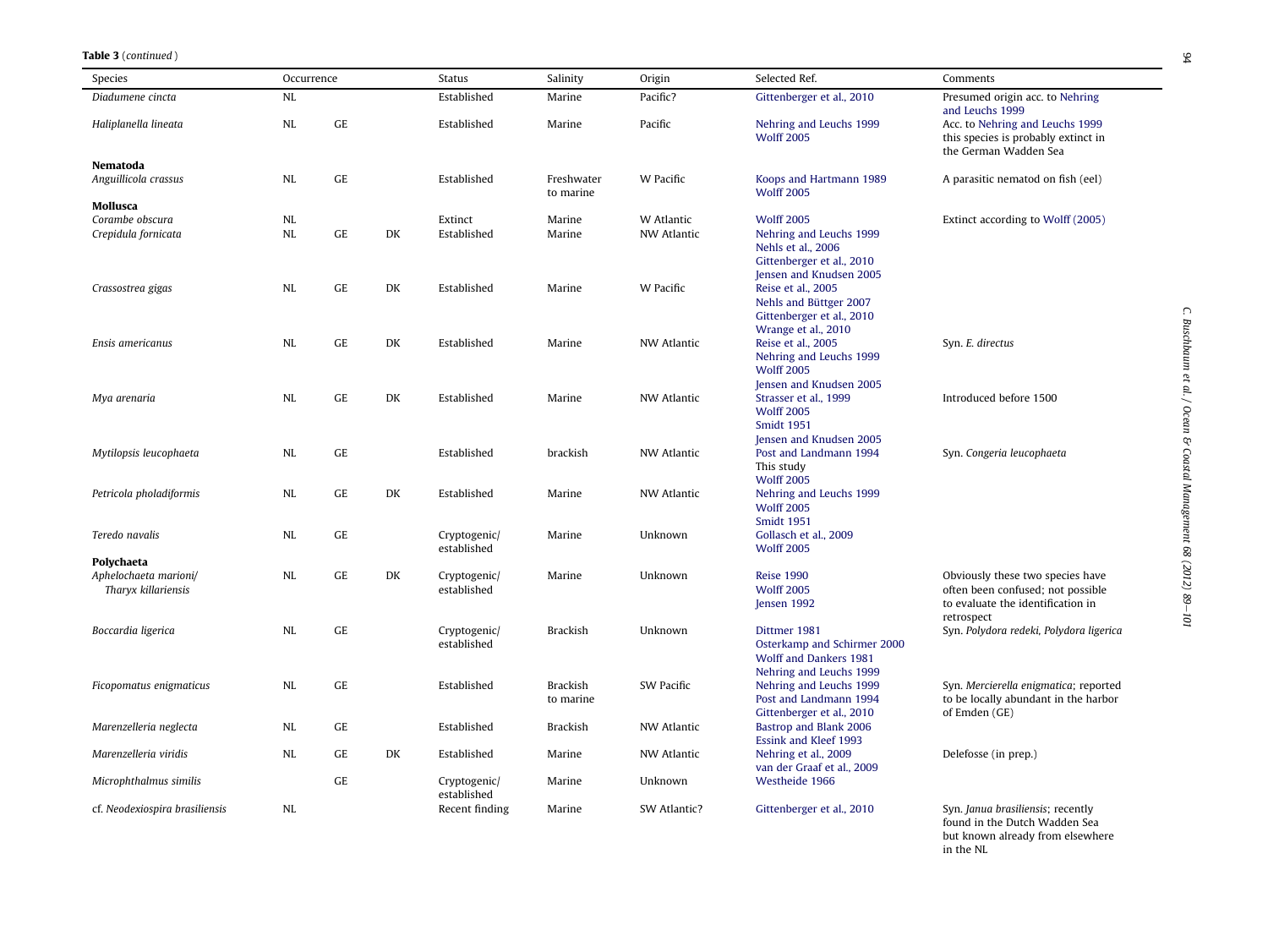| Nereis virens                        | $\rm NL$ | $\mathsf{GE}$                               | DK | Cryptogenic/<br>established | Marine                       | Unknown        | Reise et al., 1994<br><b>Wolff 2005</b><br><b>Smidt 1951</b>                                                       | Syn. Alitta virens                                                                                                                                                                  |
|--------------------------------------|----------|---------------------------------------------|----|-----------------------------|------------------------------|----------------|--------------------------------------------------------------------------------------------------------------------|-------------------------------------------------------------------------------------------------------------------------------------------------------------------------------------|
| Crustacea<br>Mytilicola intestinalis | NL       | GE                                          |    | Established                 | <b>Brackish</b><br>to marine | Mediterranean? | Elsner et al., 2011<br><b>Wolff 2005</b>                                                                           | A parasitic copepod in mussels;<br>first record 1902 from the Adria                                                                                                                 |
| Mytilicola orientalis                |          | GE                                          |    | Recent finding              | Marine                       | NW Pacific     | Elsner et al., 2011                                                                                                | A parasitic copepod in oysters<br>and mussels, recently found near Sylt                                                                                                             |
| Austrominius modestus                | NL       | $\mathsf{GE}% _{\mathsf{CE}}^{\mathsf{CE}}$ | DK | Established                 | Marine                       | S Pacific      | Witte et al., 2010<br>Gittenberger et al., 2010<br>Jensen and Knudsen 2005                                         | Syn. Elminius modestus                                                                                                                                                              |
| <b>Balanus improvisus</b>            | NL       | <b>GE</b>                                   | DK | Cryptogenic/<br>established | <b>Brackish</b><br>to marine | Unknown        | This study<br>Gittenberger et al., 2010<br><b>Smidt 1951</b>                                                       |                                                                                                                                                                                     |
| Sinelobus stanfordi                  | NL       | GE                                          |    | Recent finding              | <b>Brackish</b>              | Unknown        | This study<br>Gittenberger et al., 2010                                                                            |                                                                                                                                                                                     |
| Limnoria lignorum                    | NL       | $\mathsf{GE}$                               |    | Cryptogenic/<br>established | Marine                       | Unknown        | Wolff and Dankers 1981<br><b>Wolff 2005</b>                                                                        | Probably a native species                                                                                                                                                           |
| Proasellus coxalis                   |          | GE                                          |    | Established                 | Freshwater<br>to brackish    | Mediterranean  | Post and Landmann 1994<br>Osterkamp and Schirmer 2000                                                              | An estuarine species, locally established<br>(Ems and Weser estuary)                                                                                                                |
| Caprella mutica                      | NL       | GE                                          | DK | Established                 | Marine                       | NW Pacific     | <b>Buschbaum and Gutow 2005</b><br>Gittenberger et al., 2010<br>Buschbaum pers. obs. 2010,<br>harbour of Fanö (DK) |                                                                                                                                                                                     |
| Chelicorophium curvispinum           |          | <b>GE</b>                                   |    | Established                 | Freshwater<br>to brackish    | Ponto-Caspian  | Nehring and Leuchs 1999                                                                                            | Mainly a freshwater species, locally<br>penetrating into estuaries (Elbe)                                                                                                           |
| (Mono-)Chorophium sextonae           | NL       | $\mathsf{GE}% _{\mathsf{CE}}^{\mathsf{CE}}$ |    | Cryptogenic/<br>uncertain   | Marine                       | Unknown        | Nehring and Leuchs 1999<br><b>Wolff 2005</b>                                                                       | Only records from the Ems estuary<br>and the harbour of List/Sylt but<br>established in the North Sea                                                                               |
| Gammarus tigrinus                    | NL       | GE                                          |    | Established                 | Freshwater<br>to brackish    | NW Atlantic    | This study, Klein 1969<br><b>Wolff 2005</b>                                                                        | Mainly a freshwater species<br>penetrating into estuaries                                                                                                                           |
| Jassa marmorata                      | NL       | GE                                          |    | Cryptogenic/<br>established | Marine                       | NW Atlantic    | Gittenberger et al., 2010,<br>own record                                                                           | While this amphipod is mostly<br>regarded as native, Gittenberger<br>et al., 2010 consider it to be introduced                                                                      |
| Platorchestia platensis              | NL       | GE                                          |    | Established                 | <b>Brackish</b>              | SW Atlantic    | Witt and Krummwiede 2006<br>Rüppell 1967<br>Den Hartog 1963                                                        | Semiterrestric                                                                                                                                                                      |
| Eriocheir sinensis                   | $\rm NL$ | $\mathsf{GE}$                               | DK | Established                 | Freshwater<br>to marine      | NW Pacific     | Jensen and Knudsen 2005<br>Gollasch 2006<br>Gittenberger et al., 2010                                              |                                                                                                                                                                                     |
| Hemigrapsus sanguineus               | NL       | GE                                          | DK | Established                 | Marine                       | NW Pacific     | Obert et al., 2007<br>This study<br>Gittenberger et al., 2010                                                      | For DK: pers. comm. (Reise); despite<br>a recent appearence of Hemigrapsus sp.<br>in the Wadden Sea high abundances<br>and wide distribution refer to a<br>successful establishment |
| Hemigrapsus takanoi                  | NL       | GE                                          |    | Established                 | Marine                       | NW Pacific     | Obert et al., 2007<br>This study<br>Gittenberger et al., 2010                                                      | Syn. Hemigrapsus penicillatus; for<br>'status' see above                                                                                                                            |
| Palaemon macrodactylus               | NL       | $\mathsf{GE}% _{\mathsf{CE}}^{\mathsf{CE}}$ |    | Established                 | Marine                       | NW Pacific     | Gonzalez-Ortegon et al., 2007<br>Ruijter 2008<br>This study                                                        | Acc. to Türkay (pers. comm. in<br>Dürr 2010) stable populations<br>exist in the Jadebusen (GE)<br>(and North Sea)                                                                   |
| Rhithropanopeus harrisii             | NL       | GE                                          |    | Established                 | Freshwater<br>to brackish    | W Atlantic     | Nehring 2000<br><b>Wolff 2005</b>                                                                                  | Mainly a freshwater to brackish<br>species in canals and ditches                                                                                                                    |
| Insecta<br>Telmatogeton japonicus    |          | GE                                          |    | established                 | marine                       | NW Pacific     | This study                                                                                                         | probably widely distributed,<br>but due to its occurence in<br>the 'black zone' often ignored                                                                                       |

in marine surveys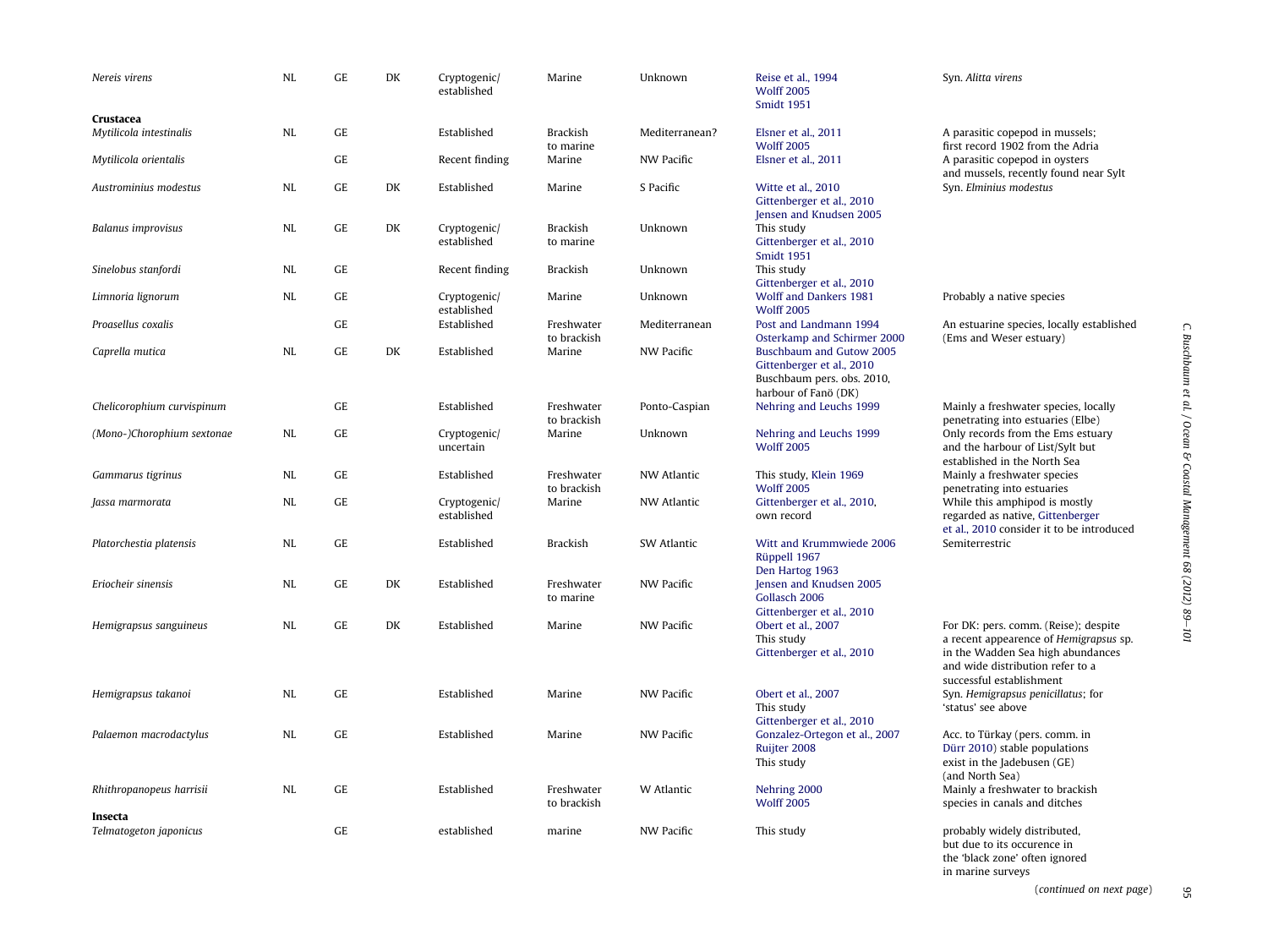| Table 3 (continued)               |                |   |    |                             |          |                |                                          |                                                                 |
|-----------------------------------|----------------|---|----|-----------------------------|----------|----------------|------------------------------------------|-----------------------------------------------------------------|
| Species                           | Occurrence     |   |    | Status                      | Salinity | Origin         | Selected Ref.                            | Comments                                                        |
| <b>Bugula</b> neritina<br>Bryozoa |                | 5 |    | Recent finding              | Marine   | W Atlantic?    | This study                               | 2010 found in the harbor of Hörnum/Sylt                         |
|                                   |                |   |    |                             |          |                |                                          | (see Ryland et al., 2011 for 'origin')                          |
| Bugula stolonifera                | ž              | ₩ |    | Cryptogenic/                | Marine   | NW Atlantic    | This study                               | For discussion of status see Wolff 2005,                        |
|                                   |                |   |    | established                 |          |                | Gittenberger et al., 2010                | Ryland et al., 2011 and Gittenberger<br>et al., 2010            |
| Tricellaria inopinata             |                | 5 |    | Recent finding              | Marine   | N Pacific      | This study                               | found in 3 harbors in 2009                                      |
| Tunicata                          |                |   |    |                             |          |                |                                          |                                                                 |
| Aplidium cf. glabrum              | 2              | ₩ |    | Cryptogenic/                | Marine   | Unknown        | <b>Reise 1998</b>                        | Misidentified as A. nordmanni by                                |
|                                   |                |   |    | established                 |          |                | Gittenberger et al., 2010                | Reise (1998); occurrence associated<br>with Pacific oysters     |
| <b>Botrylloides</b> violaceus     | ž              |   |    |                             | Marine   | NW Pacific     | Gittenberger et al., 2010                |                                                                 |
| Botryllus schlosseri              | $\Xi$          | 5 | DК | Established<br>Cryptogenic/ | Marine   | Mediterranean? | This study                               | Probably a native species (Gittenberger                         |
|                                   |                |   |    | established                 |          |                | Gittenberger et al., 2010                | et al., 2010), however other authors regard                     |
|                                   |                |   |    |                             |          |                | <b>Smidt 1951</b>                        | it as cryptogenic (Gollasch et al., 2009);                      |
|                                   |                |   |    |                             |          |                |                                          | Ben-Shlomo et al., 2006 suggest global<br>distribution by ships |
| Didemnum vexillum                 | ž              |   |    |                             | Marine   | NW Pacific     | Gittenberger et al., 2010                |                                                                 |
| Molgula manhattensis              | $\overline{z}$ | 5 | DK | Established<br>Cryptogenic/ | Marine   | Unknown        | This study                               |                                                                 |
|                                   |                |   |    | established<br>Established  |          |                | Haydar et al., 2011                      |                                                                 |
| Styela clava                      | ž              | 5 | DK |                             | Marine   | NW Pacific     | Reise 1998                               |                                                                 |
|                                   |                |   |    |                             |          |                | Gittenberger et al., 2010<br>Lützen 1999 |                                                                 |

phytoplankton and two zooplankton nonnative taxa ([Gollasch](#page-10-0) [et al., 2009; Reise et al., 1999\)](#page-10-0) while permanent populations of alien fish are not yet known. The number of alien species in the Wadden Sea is close to average when compared to similar assessments in other coastal regions [\(Table 4\)](#page-8-0). However, coastal regions with more active ports and/or shellfish farming (i.e., San Francisco Bay, Port Phillip Bay) or Mediterranean coasts adjacent to the Suez Canal ([Galil, 2009\)](#page-10-0) surpass the Wadden Sea in the number of nonnative taxa. In a comprehensive inventory of nonnative species in the coastal Netherlands, [Wolff \(2005\)](#page-12-0) already pointed out that more aliens occurred in the small Oosterschelde estuary which is the centre of the Dutch shellfish culture than in the much larger Dutch Wadden Sea.

For managing the advancing flood of alien invasions it is an important finding that only a few nonnative species were directly introduced into the Wadden Sea, while most have arrived secondarily, either by natural dispersal from sites of primary introduction, by shellfish translocations, by regional shipping along the coasts of Western Europe or through inland canals and rivers. [Wasson et al. \(2001\)](#page-11-0) observed a high number (56) of introduced invertebrate species in Elkhorn Slough, a small estuary lacking international shipping and located about 150 km down the shore from San Francisco Bay, which is the estuary with the highest load of alien invertebrate species, worldwide. Similar to the Wadden Sea, secondary immigrations have occurred from nearby hotspots of transoceanic shipping and shellfish farming, while direct introductions from overseas played a minor role in the invasion history of Elkhorn Slough. Consequently, effective prevention of further introductions into the Wadden Sea which is much larger than Elkhorn Slough but is also located downstream of coasts receiving more introductions, calls for concerted controls of oversea transports on a larger scale. Thus, management of alien species requires a coordinated strategy for the entire European Atlantic coast.

Also important to the prevention of alien invasions is the observation that man-made hard structures constitute a major gateway and may provide stepping stones for further spread along the sedimentary coast of the Wadden Sea. The almost unlimited sprawl of artificial hard substrates (i.e., harbor walls, pilings, pontoons in marinas, buoys, breakwaters, dams, petrified shorelines, garbage) offers plenty of habitats for fouling nonnative organisms introduced either on ship hulls or by transfers of cultured shellfish ([Reise and Buschbaum, 2007\)](#page-11-0). Prospects to restrict this highway for the spread of aliens are rather dim with the current proliferation of offshore wind parks in the North Sea. However, coastal defense in the Wadden Sea offers a large potential for substituting or covering hard structures by sand nourishments ([Reise and Lackschewitz, 2003](#page-11-0)).

## 4.2. Rapid assessments focused on alien species

To effectively manage the issue of nonnative marine species, sound knowledge on the alien species already present is required ([Campbell et al., 2007](#page-10-0)). Otherwise the success of precautionary measures to prevent further introductions cannot be measured. In the Wadden Sea, such surveys focused on harbors and marinas with their surroundings ([Gittenberger et al., 2010](#page-10-0); this study) which in the past have been neglected in benthic studies. This effort has complemented previous lists of alien species which were merely based on chance observations. Both rapid assessments of alien species (RAAS) performed at the German coast in 2009 and 2010 revealed a rather patchy occurrence of aliens among sampling sites and years. Thus, a necessary improvement would be to increase the number of sites to be investigated and to continue such surveys on an annual basis.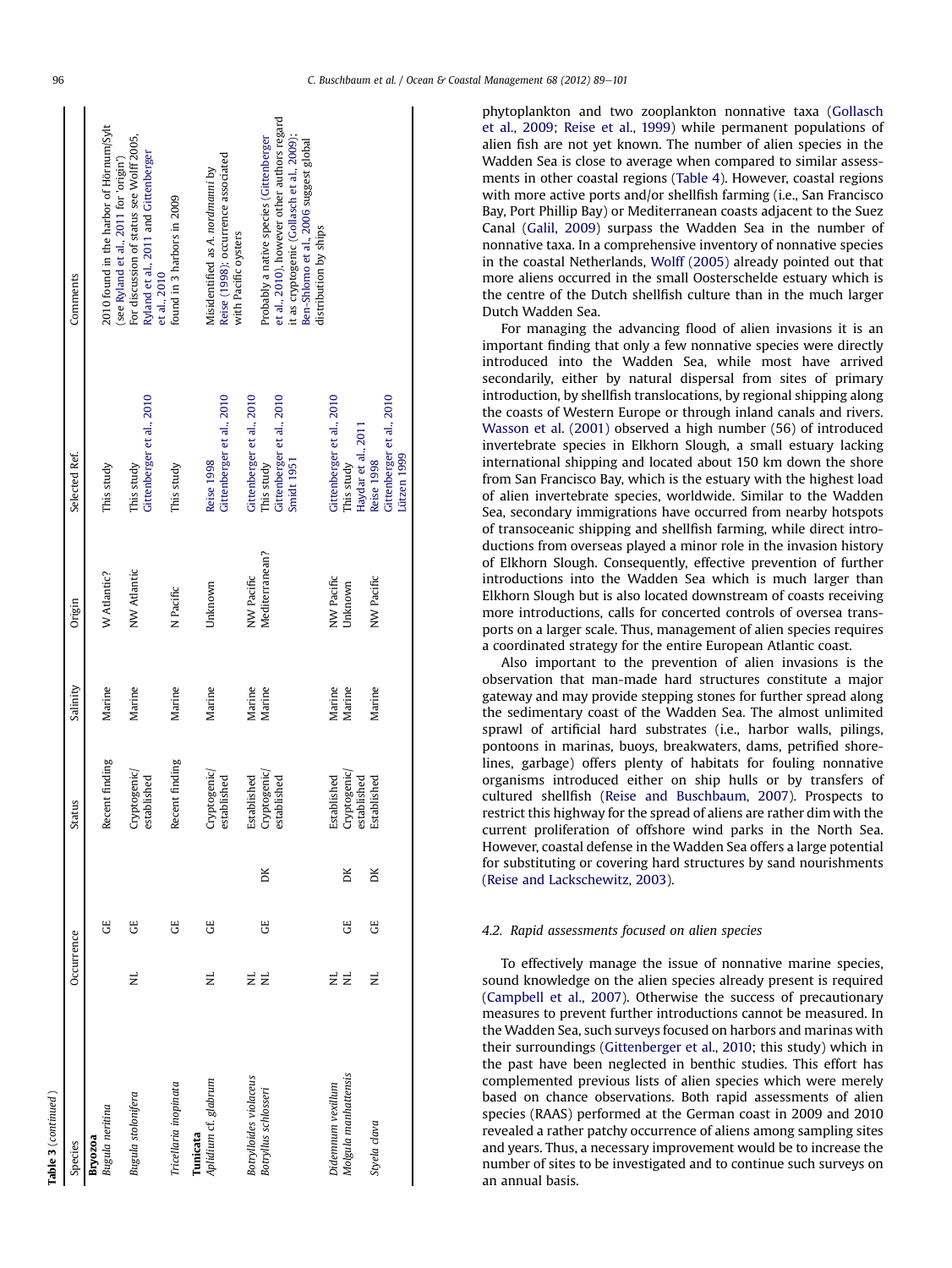<span id="page-8-0"></span>Nonnative (including cryptogenics) macrobenthic invertebrate and algal species found in nine selected coastal regions. Species numbers were obtained from the lists of nonnatives provided in the literature.

| Coastal region                        | <b>Invertebrates</b> | Algae | Total | Source                                          |
|---------------------------------------|----------------------|-------|-------|-------------------------------------------------|
| Wadden Sea (North Sea)                | 51                   | 14    | 65    | This study (without cordgrass Spartina anglica) |
| Dutch Delta area (North Sea)          | 55                   | 20    | 75    | Wolff (2005); Faasse and Lighthart (2009)       |
| <b>Baltic Sea</b>                     | 30                   |       | 39    | Paavola et al. (2005)                           |
| Ireland (NE-Atlantic)                 | 28                   | 15    | 43    | Minchin $(2007b)$                               |
| Northern Adriatic (Mediterranean Sea) |                      | 12    | 49    | Occhipinti-Ambrogi et al. (2011)                |
| Chesapeake Bay (NW-Atlantic)          | 37                   |       | 41    | Ruiz et al. (2000)                              |
| Puget Sound and Straits (NE-Pacific)  | 65                   |       | 68    | Wonham and Carlton (2005)                       |
| San Francisco Bay (NE-Pacific)        | 105                  |       | 110   | Cohen and Carlton (1995); Wasson et al. (2001)  |
| Port Phillip Bay (S-Australia)        | 90                   | 67    | 157   | Hewitt et al. (2004); Ruiz et al. (2000)        |

Relatively little time is required for field campaigns. However, identification of new alien species is often a time consuming endeavor and depends on taxonomical experience and the cooperation of specialists. A potential bottleneck for rapid assessments is to find scientists sufficiently trained in species identifications, additionally having knowledge on alien species spreading in other regions of Europe and thus are likely to appear sooner or later in the Wadden Sea as well. If RAAS are conducted to detect introductions of nonnatives at an early stage of invasion which would still allow effective eradication or control (see [Simberloff, 2009\)](#page-11-0), it would be necessary to perform such regular surveys in a well coordinated program along all European Atlantic coasts with a focus on ports and shellfish culture sites. As mentioned above, such a wide scale effort is essential because of the prevalence of secondary alien arrivals in the Wadden Sea.

## 4.3. How to manage alien species in the Wadden Sea?

Several species from native oysters to gray whales have been lost in the past from the Wadden Sea due to habitat loss, hunting and fishery ([Reise, 1990; Wolff, 2000b\)](#page-11-0), and there is consensus that environmental management should facilitate the return of lost species. Should management also try to get rid of the many species that have been intentionally or unintentionally introduced from overseas? Is this desirable and is it feasible? Since the issue of species introductions has advanced to an active discipline of research and management in the 1990s, the importance of regulating alien species invasions has been fiercely debated (for a recent example see [Davis et al. \(2011\)](#page-10-0) with subsequent correspondence and letters). While one side points out that species of a nonnative origin should not be generally dismissed because not all constitute a threat and many may be beneficial as a resource or in the ecosystem, the other side insists on "aggressive intervention" against the "most severe and fastest growing threat to biological diversity" ([Lambertini et al., 2011\)](#page-10-0).

Although the political stage has been set by Article 8(h) of the Rio Convention on Biological Diversity adopted in 1992 ("... as far as possible and as appropriate, to prevent the introduction of, control and eradicate those alien species which threaten ecosystems, habitats or species.") and further specified by Guiding Principles on Invasive Alien Species in 2002 (CBD, [www.biodiv.org](http://www.biodiv.org)), regional management should be adjusted to the specific conditions of the Wadden Sea. In spite of the numerous alien species already accumulated in the Wadden Sea, we know of no native species which have gone extinct because of these invaders [\(Wolff, 2000a;](#page-12-0) own observations). The scenario of a few alien winners replacing many native losers ([McKinney and Lockwood, 1999](#page-11-0)) does not fit. We suggest that extinctions by competitive exclusion are rather unlikely at a coast with high habitat heterogeneity and gradients in depth, salinity and substrates as well as with temporarily empty habitats due to frequent disturbances (Armonies [and Reise, 2003\)](#page-10-0). In addition, a rich natural supply of nutrients and food from rivers and the North Sea, enhanced by anthropogenic eutrophication, may ease the accommodation of alien species. Particularly inviting are 'alien' substrates introduced for coastal defense, shipping or recreational purposes for introduced alien species (see chap. 4.1). Taken together, these natural characteristics and man-made changes may explain why the Wadden Sea ecosystem readily accommodated alien species without a concomitant loss of natives.

The course of previous alien species invasions into the Wadden Sea may not justify treating aliens as an urgent threat to native biodiversity. On the other hand, we observe an increasing number of species that also occur at other coastal regions. This advancing globalization entails a fading degree of biological uniqueness, and such a process is in conflict with the aim of nature conservation to sustain natural conditions. Management cannot reverse history but could implement measures which mitigate this development, i.e., by further reducing eutrophication, covering hard shores with sand and trying to minimize introducing alien substrates.

A problem for management arises from the limited predictability whether an alien will be harmless or turn into a threat before it has attained a wide spread and high abundance in a recipient region, and then it is  $-$  except for islands and lakes  $-$  not feasible anymore to reverse the invasion, particularly in the case of aquatic invertebrates and plants as in the Wadden Sea. Species differ in invasibility. However, a species-by-species approach cannot cope with cumulative effects and in protected nature areas as in the Wadden Sea (see the trilateral Wadden Sea Plan ([CWSS, 2010\)](#page-10-0)) alien introductions are generally not wanted. This justifies a generic attitude of preventing, eradicating or controlling nonnative species.

The Wadden Sea ecosystem is pervaded by wide-spread and abundant alien species such as the hybrid grass S. anglica forming a coherent belt at the outer edge of salt marshes, the Pacific oyster C. gigas replacing former mussel beds or the high biomass of the American razor clam Ensis (directus) americanus in the subtidal zone where native clams are scarce [\(Nehring et al., 2009](#page-11-0)). Many abundant aliens in the Wadden Sea belong to the functional group of suspension feeders, i.e., C. gigas, the American slipper limpet Crepidula fornicata, E. americanus [\(Reise and van Beusekom, 2008;](#page-11-0) [Tulp et al., 2010](#page-11-0)). Presumably, the reinforced guild of benthic suspension feeders has increased its pressure on small pelagic organisms such as phytoplankton and larvae of benthic invertebrates. In addition, more fecal material and shells accumulate in the sediment. Together, it constitutes an ongoing change in the functioning of the Wadden Sea ecosystem, and this development is in conflict with the aim of protecting natural processes, and justifies management to stop the flood of new invaders.

The interactions of aliens with natives and among each other reveal an extraordinary complexity of competitive, predator-prey as well as parasite-host relationships with inhibiting and facilitating effects [\(Reise et al., 2006](#page-11-0)). For example, the slipper limpet C. fornicata affects mussels to which it is attached negatively but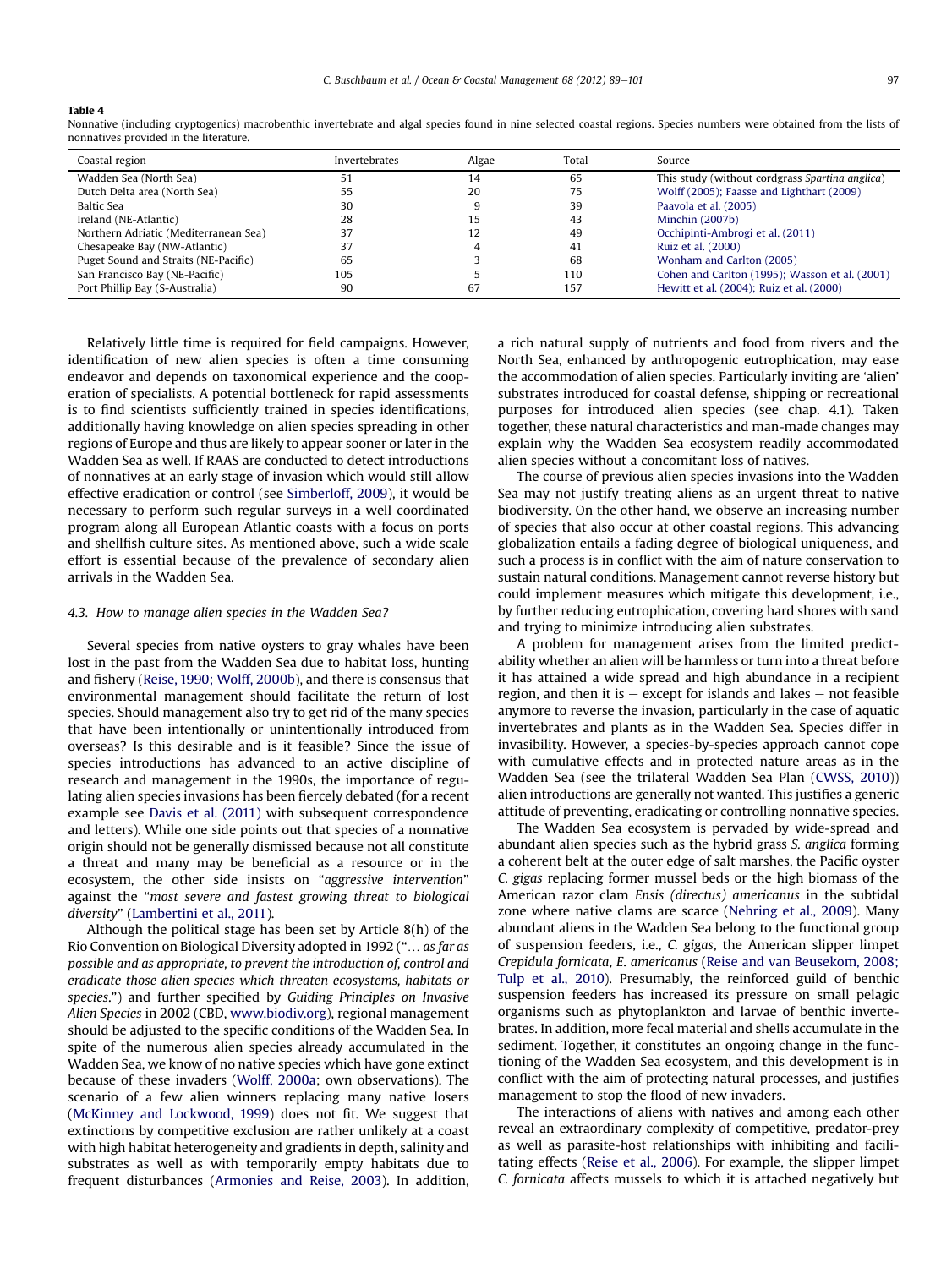

Fig. 2. Prominent species occurring from the mid intertidal to the subtidal zone in the northern Wadden Sea. Intertidally, native species such as the lugworm Arenicola marina (1) and mussels Mytilus edulis (2) are abundant while the shallow subtidal zone is characterized by alien habitat engineers such as Crassostrea gigas (3), Crepidula fornicata (4), Sargassum muticum (5) which provide habitat for many mobile and fouling nonnatives including Caprella mutica (6), the tunicates Styela clava (7), Molgula manhattensis (8) and the barnacle Austrominius modestus (9). The American razor clam Ensis americanus (10) is the dominant bivalve in the subtidal zone. LWTL: Low Water Tide Line. Modified after [Buschbaum and Reise, 2010](#page-10-0).

also protects them against predators and parasite infections ([Thieltges et al., 2006, 2009](#page-11-0)). Within oyster reefs, the native mussels are relegated to dwell in niches between the much larger oysters which results in decreased growth but increased survival due to refuges from crabs and other predators ([Eschweiler and](#page-10-0) [Christensen, 2011\)](#page-10-0). The razor clam Ensis americanus has become one of the most abundant shellfish and also an important prey for fish and birds [\(Freudendahl et al., 2010; Tulp et al., 2010](#page-10-0)) but the effect on its planktonic food is still unknown and has not been studied yet. Alien plants and large benthic invertebrates function as ecosystem engineers, creating new habitat structures [\(Wallentinus](#page-11-0) [and Nyberg, 2007; Bouma et al., 2009; Tang and Kristensen, 2010\)](#page-11-0). This may facilitate native and alien species alike in a habitat otherwise poor in epibenthos (Fig. 2; [Buschbaum et al., 2006; Polte](#page-10-0) [and Buschbaum, 2008\)](#page-10-0) but may also turn out to inhibit some species [\(Lang and Buschbaum, 2010\)](#page-10-0).

Alien species in the Wadden Sea have not only increased regional species richness and ecological complexity but also evolutionary change is inevitably entailed in mixed nativenonnative species assemblages. Such eco-evolutionary dynamics between non natives and the recipient system have indelible results which cannot be simply reversed [\(Carroll, 2011](#page-10-0)). Invading populations will tend to differ more and more from their source populations and co-evolution will ultimately soften the distinction between nonnatives and natives in the invaded region. This is an argument to refrain from eradicating already established alien species.

There are several unanswered questions. Is the clam Mya arenaria still to be regarded as an alien although present in the Wadden Sea since several centuries? Does this old alien species deserve more rights to remain than the more recently introduced razor clam E. americanus? Both have attained an essential role in the food web and it would be impossible to remove them without strong effects and presumable damage to the entire ecosystem. Clearly this is neither desirable nor feasible. When the native barnacle Semibalanus balanoides begins to decline in the wake of climatic warming, would it then be better to have an empty niche on intertidal hard substrates or to have this niche filled by the Australian barnacle Austrominius modestus, which has been introduced several decades ago and now benefits from milder winters and warmer summers (see [Witte et al., 2010\)](#page-12-0)?

We suggest that in the open coastal ecosystem of the protected Wadden Sea, the already established alien species deserve the same treatment as do the native species. Without such a decision, environmental management would embark on an endless chain of manipulating species compositions and species interactions, which would be in conflict with the aim to let natural processes proceed as far as possible in this protected nature area. On the other hand, mitigating the ongoing flood of alien invasions by controlling the vectors and attempting eradications before a firm establishment has occurred ([Williams and Grosholz, 2008](#page-11-0)) should deserve priority in the nature management of the Wadden Sea and beyond.

## 5. Conclusions

- (1) With a total of 49 nonnative and 17 cryptogenic species of marine-to-brackish macrobenthic organisms established in the Wadden Sea, this shallow sedimentary coast has received an average amount of aliens compared to inventories of other coastal regions.
- (2) The prevalence of secondary introductions in the Wadden Sea necessitates that regular assessments of alien species with a focus on harbors, marinas and shellfish farms should be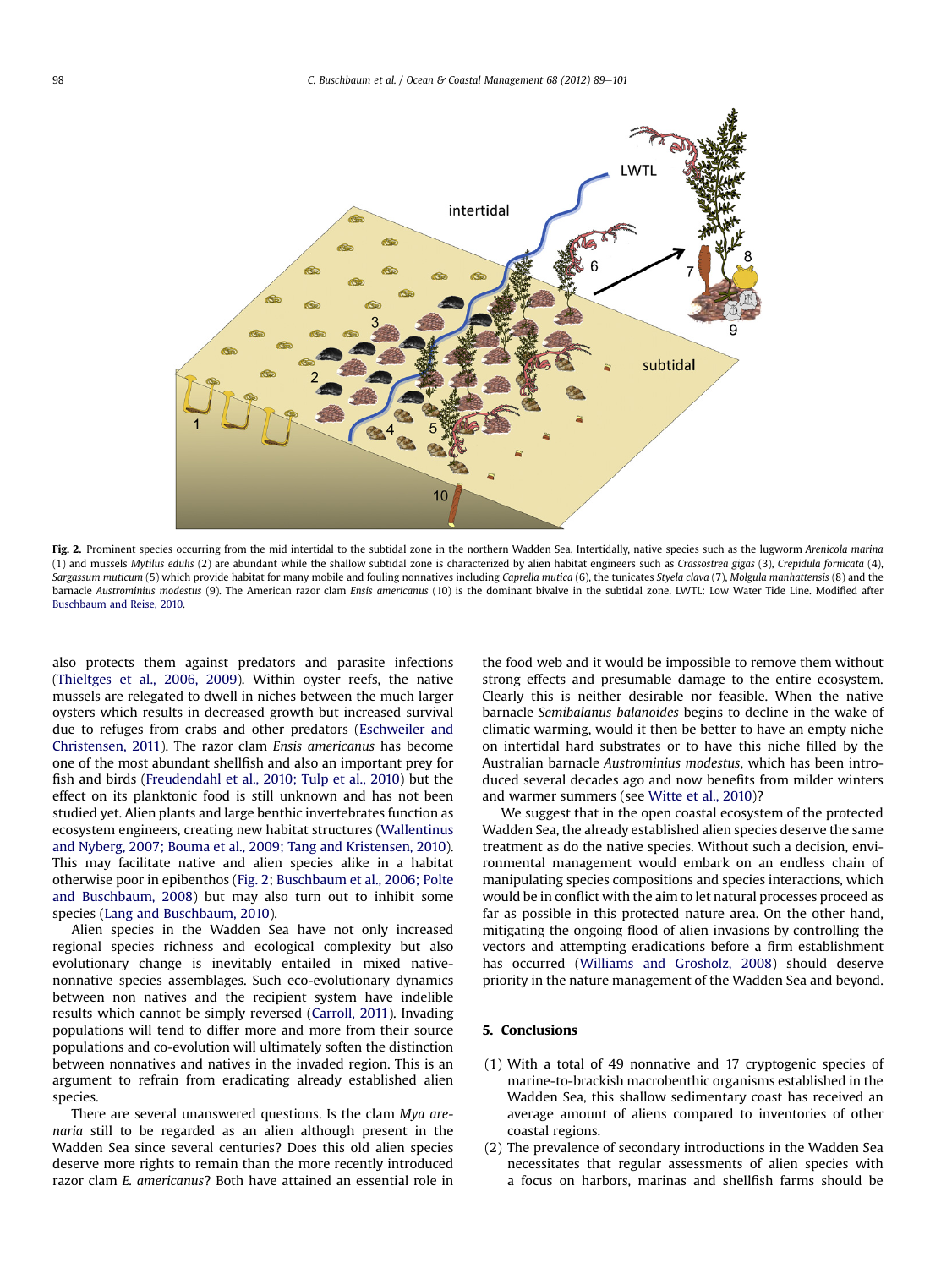<span id="page-10-0"></span>performed in concert with similar surveys all along the European Atlantic coast.

- (3) Artificial hard structures play a key role in the establishment and spread of introduced alien species and should be minimized in the sedimentary Wadden Sea.
- (4) The Wadden Sea ecosystem is heavily pervaded by nonnative species. However, the resulting eco-evolutionary development is irreversible and the already established alien species should be tolerated and not treated differently from native species.
- (5) For mitigating the ongoing flood of alien invasions, concerted management over the entire Atlantic coast of Europe should focus on vector control and eradication prior to firm establishment at gateway sites of alien introductions rather than on the scale of the Wadden Sea alone.

## Acknowledgments

We thank Rolf Karez and the State Agency for Agriculture, Environment and Rural Areas, Flintbek (LLUR-SH) for supervising and funding our projects on alien species in German coastal waters, and also Jan Witt (Lower Saxony Water Management, Coastal Defence and Nature Conservation Agency, NLWKN) for project support. Advice from Wolfgang Groepler and Ralph Kuhlenkamp on taxonomic questions has been extremely helpful. We thank three anonymous reviewers for identifying omissions, for constructive criticism and their encouragement.

## References

- Arenas, F., Bishop, J.D.D., Carlton, J.T., Dyrynda, P.J., Farnham, W.F., Gonzalez, D.J., Jacobs, M.W., Lambert, C., Lambert, G., Nielsen, S.E., Pederson, J.A., Porter, J.S., Ward, S., Wood, C.A., 2006. Alien species and other notable records from a rapid assessment survey of marinas on the south coast of England. J. Mar. Biol. Assoc. U.K. 86, 1329-1337.
- Armonies, W., Reise, K., 2003. Empty habitat in coastal sediments for populations of macrozoobenthos. Helgol. Mar. Res. 56, 279-287.
- Ashton, G., Boos, K., Shucksmith, R., Cook, E., 2006. Rapid assessment of the distribution of marine non-native species in marinas in Scotland. Aquat. Invasions  $1(4)$ ,  $209-213$ .
- Bastrop, R., Blank, M., 2006. Multiple invasions  $-$  a polychaete genus enters the Baltic Sea. Biol. Invasions 8, 1195-1200.
- Ben-Shlomo, R., Paz, G., Rinkevich, B., 2006. Postglacial-period and recent invasions shape the population genetics of botryllid ascidians along European Atlantic coasts. Ecosystems 9, 1118-1127.
- Bouma, T.J., Olenin, S., Reise, K., Ysebaert, T., 2009. Ecosystem engineering and biodiversity in coastal sediments: posing hypotheses. Helgol. Mar. Res. 63, 95-106.
- Briggs, J.C., 2010. Marine biology: the role of accommodation in shaping marine<br>biodiversity. Mar. Biol. 157, 2117–2126.
- Buschbaum, C., Gutow, L., 2005. Mass occurrence of an introduced crustacean (Caprella cf. mutica) in the south-eastern North Sea. Helgol. Mar. Res. 59,  $252 - 253.$
- Buschbaum, C., Reise, K., 2010. Neues Leben im Weltnaturerbe Wattenmeer. Glob-
- alisierung unter Wasser. Biol. Unserer Zeit 40 (3), 202–210.<br>Buschbaum, C., Chapman, A.S., Saier, B., 2006. How an introduced seaweed can affect epibiota diversity in different coastal systems. Mar. Biol. 148, 743-754.
- Buschbaum, C., Mayr, T., Scheuer, K., 2008. Vorkommen der invasiven Rotalge Gracilaria vermiculophylla und ihre ökologischen Effekte im Schleswig-Holsteinischen Wattenmeer. Landesamt für Natur und Umwelt des Landes Schleswig-Holstein, Flintbek, pp. 1-50.
- Campbell, M.L., Gould, B., Hewitt, C.L., 2007. Survey evaluations to assess marine bioinvasions. Mar. Poll. Bull. 55, 360-378.
- Carlton, J.T., 1989. Man's role in changing the face of the ocean: biological invasions and implications for conservation of near-shore environments. Conserv. Biol. 3,  $265 - 273.$
- Carlton, J.T., 1996. Biological invasions and cryptogenic species. Ecology 77, 1653-1655
- Carroll, S.P., 2011. Conciliation biology: the eco-evolutionary management of permanently invaded biotic systems. Evol. Appl. 4, 184-199.
- Cohen, A.N., Carlton, J.T., 1995. Nonindigenuous Aquatic Species in a United Sates Estuary: A Case Study of the Biological Invasions of the San Francisco Bay and Delta. U.S. Fish and Wildlife Service, Arlington, Virginia, USA.
- Cohen, A.N., Harris, L.H., Bingham, B.L., Carlton, J.T., Chapman, J.W., Lambert, C.C., Lambert, G., Ljubenkov, J.C., Murray, S.N., Rao, L.C., Reardon, K., Schwindt, E., 2005. Rapid assessment survey for exotic organisms in southern California bays and harbors, and abundance in port and non-port areas. Biol. Invasions 7, 995-1002.
- Craig, M.T., 2010. Pattern versus process: broadening the view of marine invasive species. Mar. Biol. 157, 2127-2128.
- CWSS, 2008. Nomination of the Dutch-GermanWadden Sea as World Heritage Site. WaddenSea Ecosystem No. 24. CommonWadden Sea Secretariat, Wilhelmshaven, Germany, pp. 1-200.
- CWSS, 2010. Wadden Sea Plan 2010. CommonWadden Sea Secretariat, Wilhelmshaven, Germany. [www.waddensea-secretariat.org,](http://www.waddensea-secretariat.org) pp. 1-88.
- Davis, M., et al., 2011. Don't judge species on their origins. Nature 474, 153-154 (see also correspondence in Nature  $475$ ,  $36-37$  and Science 333,  $404-405$ ).
- Den Hartog, C., 1963. The amphipods of the Deltaic region of the rivers Rhine, Meuse and Scheldt in relation to the hydrography of the area. Neth. J. Sea Res.  $2, 40 - 67$
- Dittmer, J.D., 1981. The distribution of subtidal macrobenthos in the estuaries of the rivers Ems and Weser. In: Dankers, N., Kühl, H., Wolff, W. (Eds.), Invertebrates of the Wadden Sea, Report 4. Balkema, Rotterdam, pp. 188-206.
- Dürr, A., 2010. Untersuchungen zur Populations- und Fortpflanzungsbiologie von Garnelen in der westlichen Ostsee. Diplom-thesis. Univ. Kiel, p. 160.
- Elsner, N.O., Jacobsen, S., Thieltges, D.W., Reise, K., 2011. Alien parasitic copepods in mussels and oysters of the WaddenSea. Helgol. Mar. Res. 65, 299-307.
- Eno, N.C., Clark, R.A., Sanderson, W.G., 1997. Non-native Marine Species in British Waters: A Review and Directory. Joint Nature and Conservation Committee, Peterborough, p. 152.
- Eschweiler, N., Christensen, H.T., 2011. Trade-off between increased survival and reduced growth for blue mussels living on Pacific oyster reefs. J. Exp. Mar. Biol. Ecol. 403, 90-95
- Essink, K., Kleef, H.L., 1993. Distribution and life cycle of the North American spionid Marenzelleria viridis (Verrill, 1873) in the Ems estuary. Neth. J. Aquatic Ecol. 27,  $237 - 246$
- Faasse, M., Ligthart, M., 2009. American (Urosalpinx cinerea) and Japanese oyster drill (Ocinebrellus inornatus) (Gastropoda: Muricidae) flourish near shellfish culture plots in The Netherlands. Aqua. Invasions 4, 321-326.
- Freudendahl, A.S.L., Nielsen, M.M., Jensen, T., Jensen, K.T., 2010. The introduced clam Ensis americanus in the Wadden Sea: field experiment on impact of bird predation and tidal level on survival and growth. Helgol. Mar. Res. 64,  $93 - 100$
- Fritts, T.H., Rodda, G.H., 1998. The role of introduced species in the degradation of island ecosystems: a case history of Guam. Annu. Rev. Ecol. Syst. 29,  $113 - 140$ .
- Frost, J.R., Jacoby, C.A., Youngbluth, M.J., 2010. Behavior of Nemopsis bachei L. Agassiz, 1849 medusae in the presence of physical gradients and biological thin layers. Hydrobiologia 645, 97-111.
- Galil, B.B., 2009. Taking stock: inventory of alien species in the Mediterranean Sea. Biol. Invasions 11, 359-372.
- Gittenberger, A., Rensing, M., Stegenga, H., Hoeksema, B., 2010. Native and nonnative species of hard substrata in the Dutch Wadden Sea. Nederlandse Faunistische Medelingen 33, 21-75.
- Gollasch, S., Nehring, S., 2006. National checklist for aquatic alien species in Germany. Aqua. Invasions  $1(4)$ ,  $245-269$ .
- Gollasch, S., Haydar, D., Minchin, D., Wolff, W.J., Reise, K., 2009. Introduced aquatic species of the North Sea coasts and adjacent brackish waters. In: Rilov, G. Crooks, J.A. (Eds.), Biological Invasions in Marine Ecosystems. Ecol. Stud, vol. 204, pp. 507-528.
- Gollasch, S., 2006. NOBANIS Invasive Alien Species Fact Sheet Eriocheir sinensis. From: Online Database of the North European and Baltic Network on Invasive Alien Species - NOBANIS. [www.nobanis.org](http://www.nobanis.org) 2011.
- González-Ortegón, E., Cuesta, J.A., Schubart, C.D., 2007. First report of the oriental shrimp Palaemon macrodactylus Rathbun, 1902 (Decapoda, Caridea, Palaemonidae) from German waters. Helgol. Mar. Res. 61, 67-69.
- Gurevitch, J., Padilla, D.K., 2004. Are invasive species a major cause of extinctions? Trends Ecol. Evol. 19 (9), 470-474.
- Haydar, D., Hoarau, G., Olsen, J.L., Stam, W.T., Wolff, W., 2011. Introduced or glacial relict: phylogeography of the cryptogenic tunicate Molgula manhattensis (Ascidiacea, Pleurogona). Divers. Distrib 17, 68-80.
- Hewitt, C.L., Campbell, M.L., Thresher, R.E., et al., 2004. Introduced and cryptogenic species in Port Phillip Bay, Victoria, Australia. Mar. Biol. 144, 183-202.
- Jensen, K.R., Knudsen, J., 2005. A summary of alien marine benthic invertebrates in Danish waters. Oceanol. Hydrobiol. Stud. 24 (1), 137-162.
- Jensen, K.T., 1992. Macrozoobenthos on an intertidal mudflat in the Danish Wadden Sea: comparisons of surveys made in the 1930s, 1940s and the 1980s. Helgoländer Meeresunters 46, 363-376.
- Klein, G., 1969. Amphipoden aus der Wesermündung und der Helgoländer Bucht, mit Beschreibung von Talorchestia frisiae n. sp. Veröff. Inst. Meeresforsch. Bremerhaven 11, 173-194.
- Koops, H., Hartmann, F., 1989. Anguillicola-infestations in Germany and in German eel imports. J. Appl. Ichthyol. 1, 41-45.
- Kremer, B.P., Kuhbier, H., Michaelis, H., 1983. Die Ausbreitung des Brauntanges Sargassum muticum in der Nordsee. Natur und Museum 113, 125-130.
- Lambertini, M., et al., 2011. Invasives: a major conservation threat. Science 333,  $404 - 405.$
- Lang, A.C., Buschbaum, C., 2010. Facilitative effects of introduced Pacific oysters on native macroalgae are limited by a secondary invader, the seaweed Sargassum muticum. I. Sea Res. 63, 119-128.
- Leppäkoski, E., Gollasch, S., Olenin, S. (Eds.), 2002. Invasive Aquatic Species of Europe. Distribution, Impacts and Management. Kluwer Academic Publishers, Dordrecht, p. 583.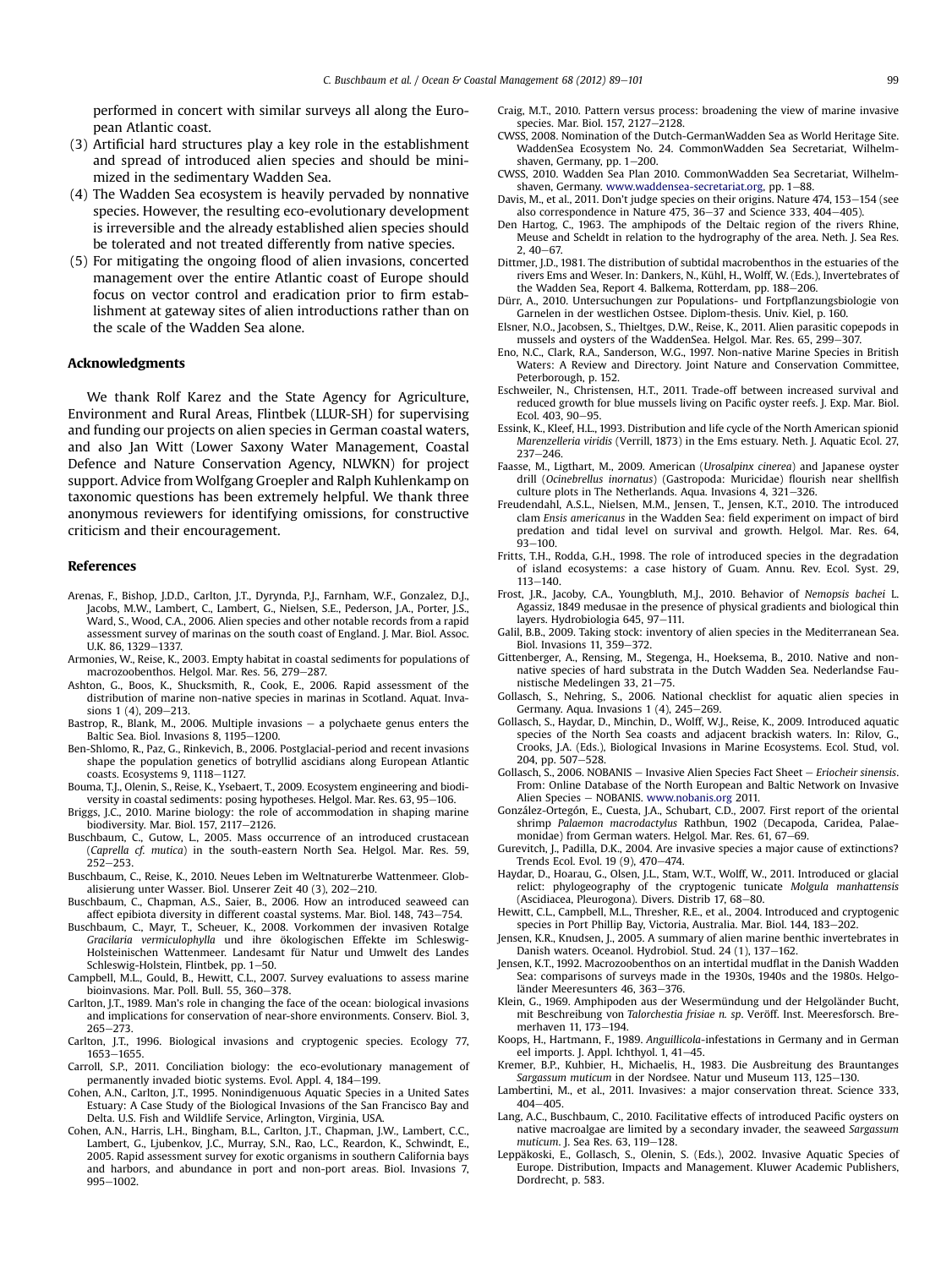- <span id="page-11-0"></span>Lockwood, J.L., 2004. How do biological invasions alter diversity patterns? A biogeographic perspective. In: Lomolino, M.V., Heaney, L.R. (Eds.), Frontiers of Biogeography. Sinauer Assocaites, Sunderland, MA, pp. 271-310.
- Loebl, M., Van Beusekom, J.E.E., Reise, K., 2006. Is spread of the neophyte Spartina anglica recently enhanced by increasing temperatures? Aqua. Ecol. 40,  $315 - 324$
- Lotze, H.K., et al., 2005. Human transformations of the Wadden Sea ecosystem through time: a synthesis. Helgol. Mar. Res. 59, 84-95.
- Lövei, G.L., 1997. Global change through invasion. Nature 388, 627.
- Lützen, J., 1999. Styela clava (Urochordata, Ascidiacea), a successful immigrant to North West Europe: ecology, propagation and chronology of spread. Helgo-<br>länder Meeresunters 52, 383–391.
- Marencic, H. (Ed.), 2009. The Wadden Sea Introduction. Thematic Report No. 1. In: Marencic, H. & 1de Vlas, J. (Eds), 2009. Quality Status Report 2009. Wadden Sea Ecosystem No. 25. Common Wadden Sea Secretariat, Trilateral Monitoring and Assessment Group, Wilhelmshaven, Germany, pp. 3-24.
- McKinney, M.L., Lockwood, J.L.,1999. Biotic homogenization: a few winners replacing many losers in the next mass extinction. Trends Ecol. Evol.  $14(11)$ ,  $450-452$ . Minchin, D., 2007a. Rapid coastal survey for targeted alien species associated with
- floating pontoons in Ireland. Aqua. Invasions  $2(1)$ , 63-70. Minchin, D., 2007b. A checklist of alien and cryptogenic aquatic species in Ireland.
- Aqua. Invasions  $2$ ,  $341-366$ . Nehls, G., Büttger, H., 2007. Spread of the Pacific Oyster Crassostrea gigas in the Wadden Sea - Causes and Consequences of a successful invasion. Trilateral Workshop on Pacific Oyster Invasion in the Wadden Sea, vol. 22. Common
- Wadden Sea Secretariat, Wilhelmshaven, Germany, p. 54. Nehls, G., Diederich, S., Thieltges, D.W., Strasser, M., 2006. Wadden Sea mussel beds invaded by oysters and slipper limpets: competition or climate control? Helgol. Mar. Res. 60, 135-143.
- Nehring, S., Hesse, K.-J., 2008. Invasive alien plants in marine protected areas: the Spartina anglica affair in the European Wadden Sea. Biol. Invasions 10,  $937 - 950$
- Nehring, S., Leuchs, H., 1999. Neozoa (Makrobenthos) an der deutschen Nordseeküste. Eine Übersicht. Bundesanstalt für Gewässerkunde, Koblenz, p. 131.
- Nehring, S., Reise, K., Dankers, N., Kristensen, P.S., 2009. Alien species. Thematic report No. 7. In: Marencic, H., de, Vlas J. (Eds.), Quality Status Report 2009. Wadden Sea Ecosystem No. 25. CommonWadden Sea Secretariat, Trilateral Monitoring and Assessment Group, Wilhelmshaven, Germany.
- Nehring, S., 2000. Zur Bestandssituation von Rhithropanopeus harrisii (GOULD, 1841) in deutschen Gewässern: Die sukzessive Ausbreitung eines amerikanischen Neozoons. Senckenbergiana maritima 30, 115-122.
- Nielsen, R., 2005. Danish Seaweeds. Botanical Museum Copenhagen, Denmark.
- Obert, B., Herlyn, M., Grotjahn, M., 2007. First records of two crabs from the North West Pacific Hemigrapsus sanguineus and H. takanoi at the coast of Lower Saxony. Germany Wadden Sea Newsl., 21–22. 2007-1.
- Occhipinti-Ambrogi, A., Galil, B., 2010. Marine alien species as an aspect of global change. Adv. Oceanogr. Limnol. 1 (1), 143-156.
- Occhipinti-Ambrogi, A., et al., 2011. Alien species along the Italian coasts: an overview. Biol. Invasions 13, 215-237.
- Olden, J.D., LeRoy Poff, N., Douglas, M.R., Douglas, M.E., Fausch, K.D., 2004. Ecological and evolutionary consequences of biotic homogenization. Trends Ecol. Evol. 19 (1), 18-24.
- Osterkamp, S., Schirmer, M., 2000. Projekt 'Klimaänderung und Unterweserregion' (Fallstudie Weserästuar), Bund-Länder-Programm 'Klimaänderung und Küste'. Universität Bremen, p. 151.
- Paavola, M., Olenin, S., Leppäkoski, E., 2005. Are invasive species most successful in habitats of low native species richness across European brackish water seas? Est. Coast. Shelf Sci. 64, 738-750.
- Polte, P., Buschbaum, C., 2008. Native pipefish Entelurus aequoreus are promoted by the introduced seaweed Sargassum muticum in the northern Wadden Sea. Aquat. Biol. 3,  $11-18$ .
- Post, D., Landmann, M., 1994. Verbreitungsatlas der Fließgewässerfauna in Ostfriesland. Staatliches Amt für Wasser und Abfall, Aurich, p. 141.
- Reise, K., Buschbaum, C., 2007. Mehr Sand statt Stein für die Ufer der Nordseeküste. Rostocker Meeresbiologische Beiträge 17, 77-86.
- Reise, K., Lackschewitz, D., 2003. Combating habitat loss at eroding Wadden Sea shores by sand replenishments. In: Wolff, W.J., Essink, K., Kellermann, A., van Leeuwe, M.A. (Eds.), Challenges to the Wadden Sea. Proceedings of the 10th Int. Sci. Wadden Sea Symp., Groningen 2000. Ministry of Agriculture, Nature Management and Fisheries, Dept. Mar. Biol. Univ. Groningen, pp. 197-206.
- Reise, K., van Beusekom, J.E.E., 2008. Interactive effects of global and regional change on a coastal ecosystem. Helgol. Mar. Res. 62, 85-91.
- Reise, K., Herre, E., Sturm, M., 1994. Biomass and abundance of macrofauna in intertidal sediments of Königshafen in the northern Wadden Sea. Helgoländer Meeresunters  $48$ ,  $201-215$ .
- Reise, K., Gollasch, S., Wolff, W.J., 1999. Introduced marine species of the North Sea coasts. Helgoländer Meeresunters 52, 219-234.
- Reise, K., Dankers, N., Essink, K., 2005. Introduced species. In: Essink, K., Dettmann, C., Farke, H., Laursen, K., Lüerßen, G., Marencic, H., Wiersinga, W. (Eds.), Wadden Sea Quality Status Report 2004. Wadden Sea Ecosystem No. Wadden Sea Secretariat, Wilhelmshaven, Germany, pp. 155-161.
- Reise, K., Olenin, S., Thieltges, D.W., 2006. Are aliens threatening European aquatic coastal ecosystems? Hegol. Mar. Res. 60, 77–83.
- Reise, K., Baptist, M., Burbridge, P., Dankers, N., Fischer, L., Flemming, B., Oost, A.P., Smit,  $C_n$  2010. The Wadden Sea  $-$  a universally outstanding tidal wetland. Wadden Sea Ecosys, 29, 9-23. Common Wadden Sea Secretariat, Wilhelmshaven, Germany.
- Reise, K., 1990. Historische Veränderungen in der Ökologie des Wattenmeeres. Rhein.-Westfäl. Akad. Wiss., Vorträge N 382, 35-50.
- Reise, K., 1998. Pacific oysters invade mussel beds in the European Wadden Sea. Senckenbergiana marit. 28  $(4/6)$ , 167-175.
- Ruesink, J.L., Lenihan, H.S., Trimble, A.C., Heiman, K.W., Micheli, F., Byers, J.E., Kay, M.C., 2005. Introduction of non-native oysters: ecosystem effects and restoration implications. Annu. Rev. Ecol. Evol. Syst. 36, 643-689. Ruijter, R. de, 2008. Cs-verslag. Het Zeepaard 68  $(5)$ , 2-7.
- 
- Ruiz, G.M., Carlton, J.T., Grosholz, E.D., Hines, A.H., 1997. Global invasions of marine and estuarine habitats by non-indigenous species: mechanisms, extent and  $consequences.$  Am. Zool.  $37,621-632.$
- Ruiz, G.M., Fofonoff, P., Hines, A.H., Grosholz, E.D., 1999. Non-indigenous species as stressors in estuarine and marine communities: assessing invasion impacts and interactions. Limnol. Oceanogr.  $44$  (3),  $950-972$ .
- Ruiz, G.M., Fofonoff, P., Carlton, J.T., Wonham, M.J., Hines, A.H., 2000. Invasion of coastal marine communities in North America: apparent patterns, processes and biases. Annu. Rev. Ecol. Syst. 31, 481-531.
- Rüppell, G., 1967. Zur Lokomotionsaktivität des Amphipoden Orchestia platensis im Freiland und im Laboratorium. Helgoländer Meeresunters 15, 172-180.
- Ryland, J.S., Bishop, J.D.D., Blauwe, H. De, Nagar, A. El, Minchin, D., Wood, C.A., Yunnie, A.L.E., 2011. Alien species of Bugula (Bryozoa) along the Atlantic coasts of Europe. Aqua. Invasions 6,  $17-31$ .
- Schories, D., Albrecht, A., 1995. Sargassum muticum Der japanische Beerentang im deutschen Wattenmeer. Natur und Museum 125, 92-98.
- Schories, D., Albrecht, A., Lotze, H., 1997. Historical changes and inventory of macroalgae from Königshafen Bay in the Northern Wadden Sea. Helgoländer Meeresunters 51, 321-341.
- Simberloff, D., 2009. We can eliminate invasions or live with them. Successful management projects. Biol. Invasions 11, 149-157.
- Smidt, E.L.B., 1951. Animal production in the Danish Waddensea. Meddelelser fra Kommissionen for Danmarks Fiskeri- og Havundersögelser Serie: Fiskeri XI (6).
- Soest, R.W.M. van, Kluijver, M.J. de, Bragt, P.H. van, Faasse, M., Nijland, R., Beglinger, E., Weerdt, W.H. de, Voogd, N.J. de, 2007. Sponge invaders in Dutch coastal waters. J. Mar. Biol. Ass. U.K 87, 1733-1748.
- Strasser, M., Walensky, M., Reise, K., 1999. Juvenile-adult distribution of the bivalve Mya arenaria on intertidal flats in the Wadden Sea: why are there so few year classes? Helgol. Mar. Res. 53, 45-55.
- Streftaris, N., Zenetos, A., Papathanassiou, E., 2005. Globalisation in marine ecosystems: the story of non-indigenous marine species across European seas. Oceanogr. Mar. Biol. Ann. Rev. 43, 419-454.
- Swennen, C., Dekker, R., 1995. Corambe batava Kerbert, 1886 (Gastrpoda, Opisthobranchia), an immigrant in The Netherlands, with a revision of the family Corambidae. J. Molluscan Stud. 61, 97-107.
- Tang, M., Kristensen, E., 2010. Associations between macrobenthos and invasive cordgrass, Spartina anglica, in the Danish Wadden Sea. Helgol. Mar. Res. 64,  $321 - 329$ .
- Thieltges, D.W., Strasser, M., Reise, K., 2006. How bad are invaders in coastal waters? The case of the American slipper limpet Crepidula fornicata in western Europe. Biol. Invasions 8, 1673-1680.
- Thieltges, D.W., Reise, K., Prinz, K., Jensen, K.T., 2009. Invaders interfere with native parasite-host interactions. Biol. Invasions 11, 1421-1429.
- Thomsen, M.S., Staehr, P.A., Nyberg, C., Schwaerter, S., Krause-Jensen, D., Silliman, B.R., 2007a. Gracilaria vermiculophylla (Ohmi) Papenfuss, 1967 (Rhodophyta, Gracilariaceae) in northern Europe, with emphasis on Danish conditions, and what to expect in the future. Aqua. Invasions  $2, 83-94$ .
- Thomsen, M.S., Wernberg, T., Staehr, P.A., Krause-Jensen, D., Risgaard-Petersen, N., Silliman, B.R., 2007b. Alien macroalgae in Denmark  $-$  a broad-scale national perspective. Marine Biol. Res. 3, 61-72.
- Tulp, I., Craeymeersch, J., Leopold, M., van Damme, C., Fey, F., Verdaat, H., 2010. The role of the invasive bivalve Ensis directus as food source for fish and birds in the Dutch coastal zone. Est. Coast. Shelf Sci. 90, 116-128.
- Vervoort, W., 1964. Note on the distribution of Garveia franciscana (Torrey, 1902) and Cordylophora caspia (Palls, 1771) in the Netherlands. Zool. Meded 39,  $125 - 146.$
- Graaf, S., van der Vlas, J., de, Herlyn, M., Voss, J., Heyer, K., Drent, J., 2009. Macrozoobenthos. Thematic report no. 10. In: Marencic, H., Vlas, J. de (Eds.), Quality Status Report 2009. Wadden Sea Ecosystem No. 25. Common Wadden Sea Secretariat, Trilateral Monitoring and Assessment Group Wilhelmshaven, Germany.
- Wallentinus, I., Nyberg, C.D., 2007. Introduced marine organisms as habitat modifiers. Mar. Pollut. Bull. 55, 323-332.
- Wang, C., Li, S., Fu, C., Gong, X., Huang, L., Song, X., Zhao, Y., 2009. Molecular genetic structure and evolution in native and colonized populations of the Chinese mitten crab, Eriocheir sinensis. Biol. Invasions 11, 389-399.
- Wasson, K., Zabin, C.J., Bedinger, L., Diaz, M.C., Pearse, J.S., 2001. Biological invasions of estuaries without international shipping: the importance of intraregional transport. Biol. Conservation 102, 143-153.
- Westheide, W., 1966. Zur Polychaetenfauna des Eulitorals der Nordseeinsel Sylt. Helgoländer wiss. Meeresunters 13, 2003-2009.
- Williams, S.L., Grosholz, E.D., 2008. The invasive species challenge in estuarine and coastal environments: marrying management and science. Estuaries and Coasts  $31, 3 - 20.$